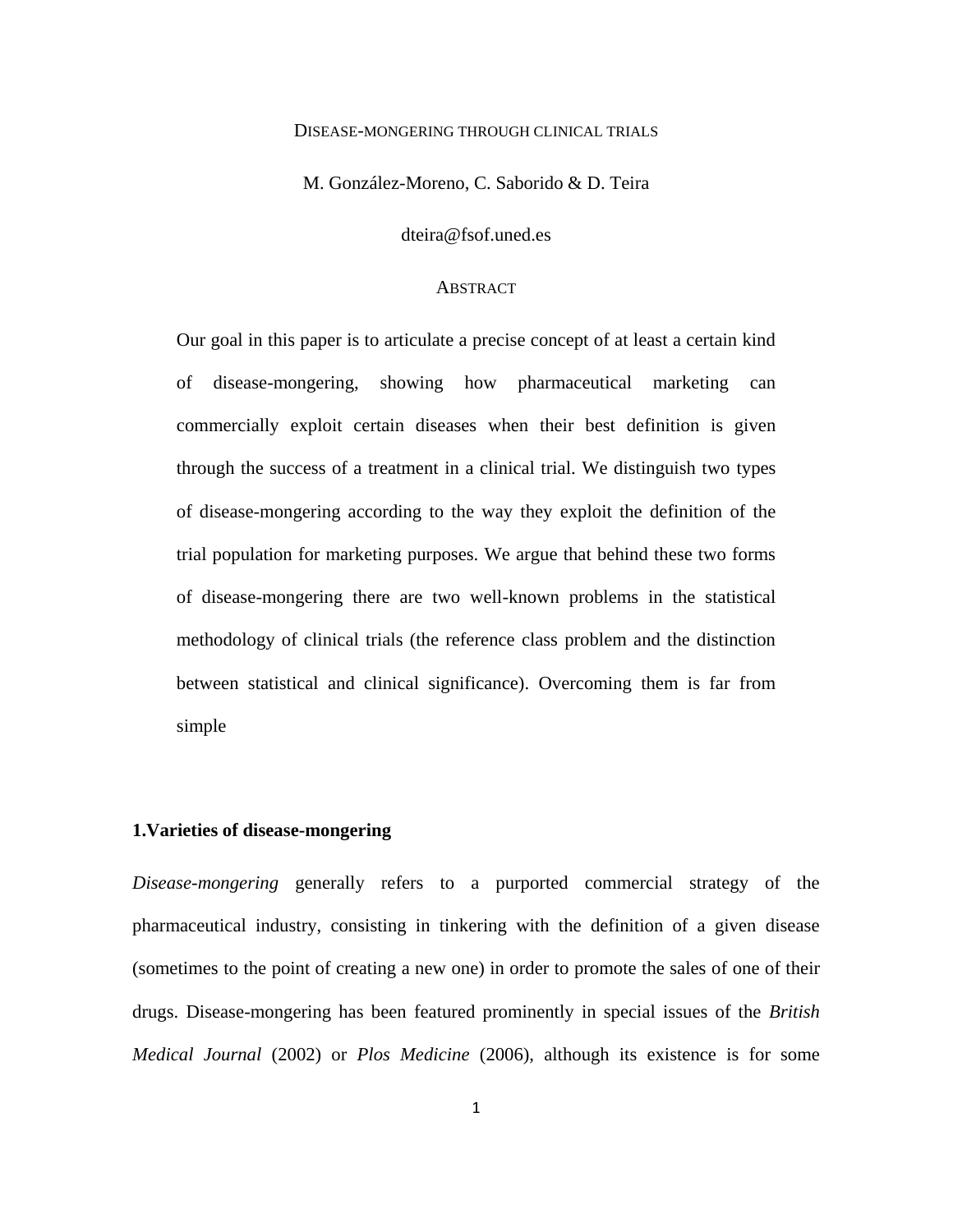controversial –and it has probably been so for more than four decades, since the earliest discussions about *medicalization* or the more current debates about *pharmaceuticalization*  (Abraham 2009, 2010, Williams et al. 2009). The controversy is fuelled, of course, by the huge advertising budgets of the pharmaceutical industry and the growing influence of their marketing arms in the drug development process. It starts at its very inception, with identification of the most interesting target patient from a commercial standpoint, and it certainly conditions the way in which clinical trials for drug approval are designed, conducted and published. It is open to discussion though whether the advertising power of the pharmaceutical industry goes as far as some authors claim (e.g., Payer 1992, Moynihan *et al*. 2002). For instance, the transformation of a collection of minor medical phenomena into a treatable condition: e.g., turning baldness into a generalized anxiety process (Moynihan et al. 2002), female sexual dysfunction (Lexchin 2006) into so-called *premenstrual dysphoric disorder* (Moynihan 2003), or shyness into *social anxiety disorder* (Wolinsky 2005).

In this paper we want to articulate a more precise concept of DM. We want to show how pharmaceutical marketing can commercially exploit certain diseases when their best definition is given through the success of a treatment in a clinical trial. We will distinguish two types of disease-mongering according to the way it exploits the definition of the trial population for marketing purposes. We are going to argue that behind these two forms of disease-mongering there are two well-known problems in the statistical methodology of clinical trials and overcoming them is far from simple. But let us first introduce the discussion step by step.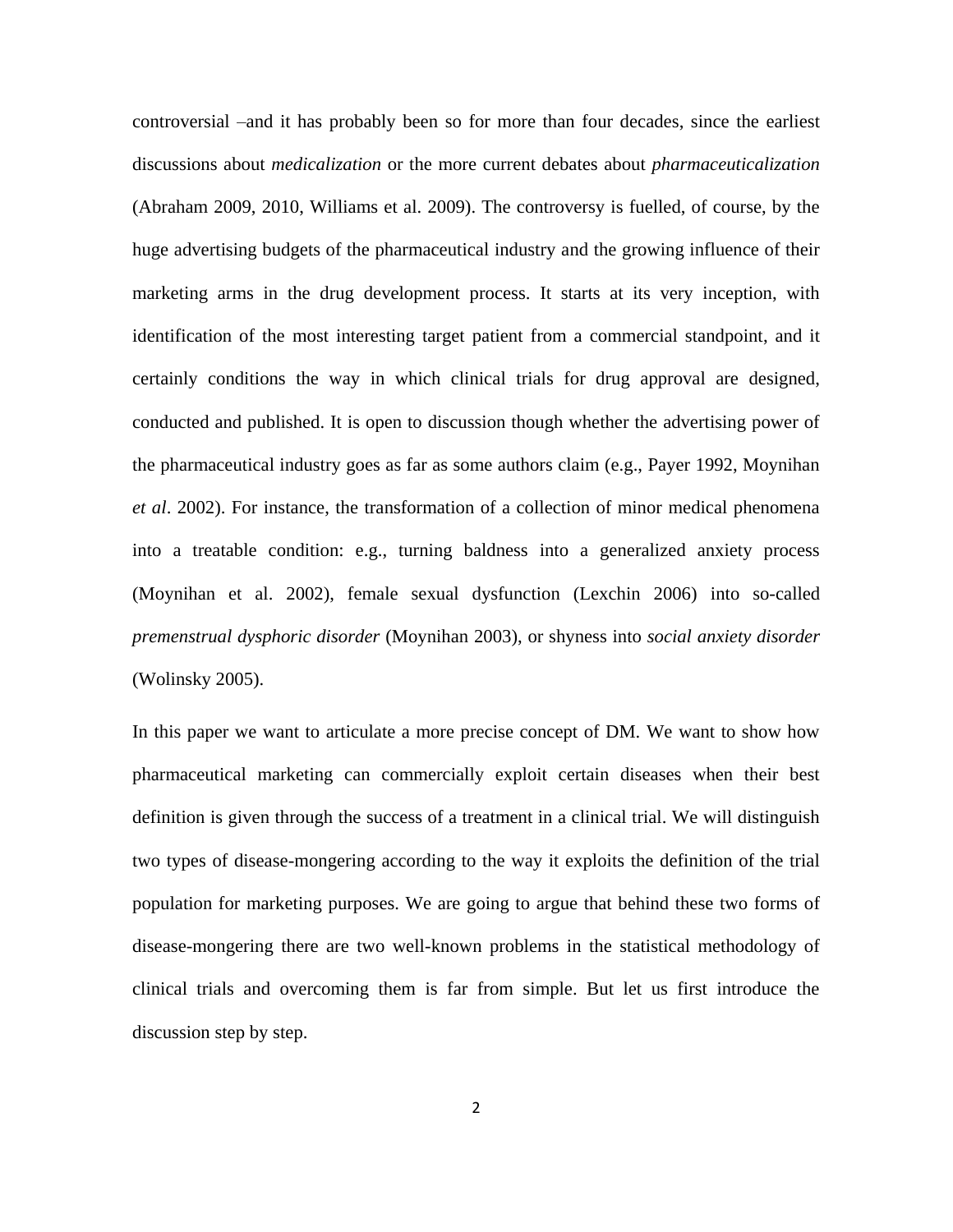Clinical trials are comparative experiments in which hypotheses on treatments are tested, usually with a methodology grounded in one particular view of probability, frequentism<sup>1</sup>. Namely, we judge the outcome of the experiment by assessing, e.g., the size of the observed difference between treatments with the distribution of outcomes that we would observe in an infinite series of repetitions of the trial, under the hypothesis that there is no difference between treatments. If we observe a large one, either our hypothesis is false or we have observed a very rare event.

In a frequentist approach, the probabilities of observing a given outcome are tied to one particular experimental design: if we repeat the same experiment time and again, we will observe a distribution of outcomes that will make our initial hypothesis about this distribution more or less credible. One crucial point, in making our experiment repeatable, is to define the population of patients that we are sampling in the trial. We are trying to ground an inference about the effect of the treatments in this population from the outcome we observe in the group of patients on which we are conducting the test. The probability of observing this outcome is indeed tied to a given reference class, the population of patients defined by the eligibility criteria in the trial protocol. Outside this population, the trial does not say how the treatment will work. The probability of observing a difference between treatments provides the significance of the test. If the probability is very low, the event is

<sup>&</sup>lt;sup>1</sup> RCTs are a tool for causal inference, but the problem we analyze is created by the particular statistical rendition of RCTs that we find in medicine. Here the current regulatory standard hinges on frequentist trials. If Bayesian trials were accepted, the problem we are tackling in this paper would change dramatically: a Bayesian probability is not tied to the replication of an experiment, but rather to a degree of belief conditional on the evidence available, wherever it comes from. For a Bayesian, conducting the same experiment on different populations may yield one single probability. For a frequentist, the probability is tied to one experimental design on a given population, so we would have a different p-value whenever we change the population, even if the rest of the experiment rests the same. Hence, inasmuch as disease mongering, in our sense, depends on tinkering with populations, Bayesians and frequentists would have different types of disease-mongering. See [ANONYMIZED] for a presentation and discussion of the difference between Bayesian and frequentist trials.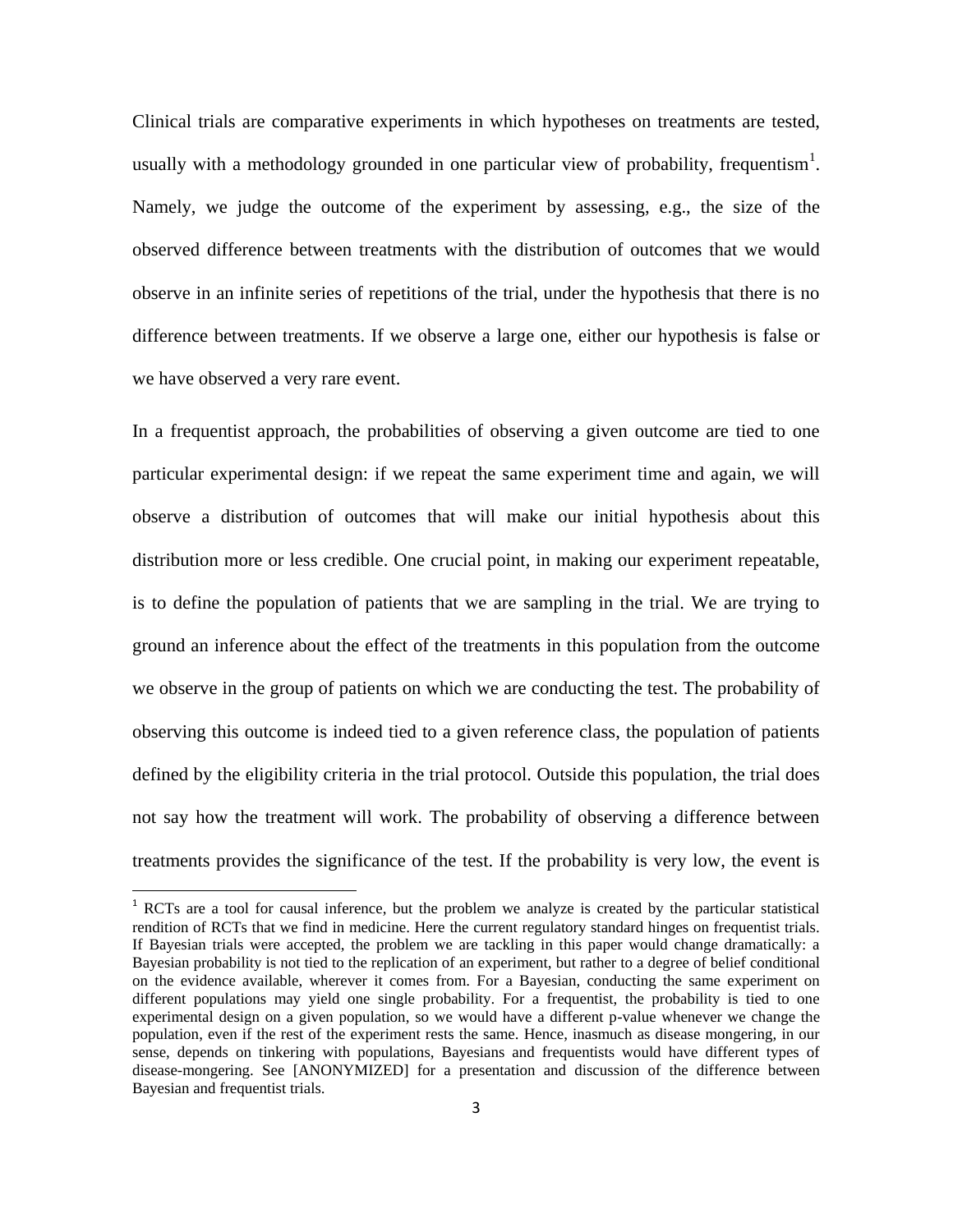rare enough to deserve a reconsideration of our initial hypothesis (there was no difference between treatments) and declare one of these treatments superior.

From a purely commercial standpoint, the industry wants any treatment to: (a) work on a given class of patients, in order to earn regulatory approval and get market access; and (b) ensure that this class is as large as possible, in order to increase sales. Pharmaceutical marketing has exploited a methodological misconception about trials that prevails among both physicians and patients. Namely, that they provide a general assessment of treatments independently of the reference class they are tested on. Hence, physicians may prescribe them off-label, assuming that a patient will benefit from them as much as the participants in the trial, even if this patient would not have been eligible.

However, sometimes the definition of the trial population is so loose that physicians can be persuaded that it would suit most patients they see. We call this *mild disease-mongering*, since it does not target the trial as such, but medical prescription based on its outcome (b). However, there is also *strong disease-mongering,* where the very definition of the patient population (a) is targeted for marketing purposes. The goal here is to find a growing group of patients where we can reach a statistically significant difference between treatments. Inasmuch as the latter is obtained, there will be grounds to get regulatory approval for the drug and sell it to this larger audience.

Why call these two marketing strategies *disease-mongering*? We are going to defend the claim that randomized clinical trials (RCTs, from now on) have provided an implicit definition of at least some diseases in terms of (successful) treatments. In the 1950s RCTs came to provide a statistical proof of the safety and efficacy of medical treatments. At this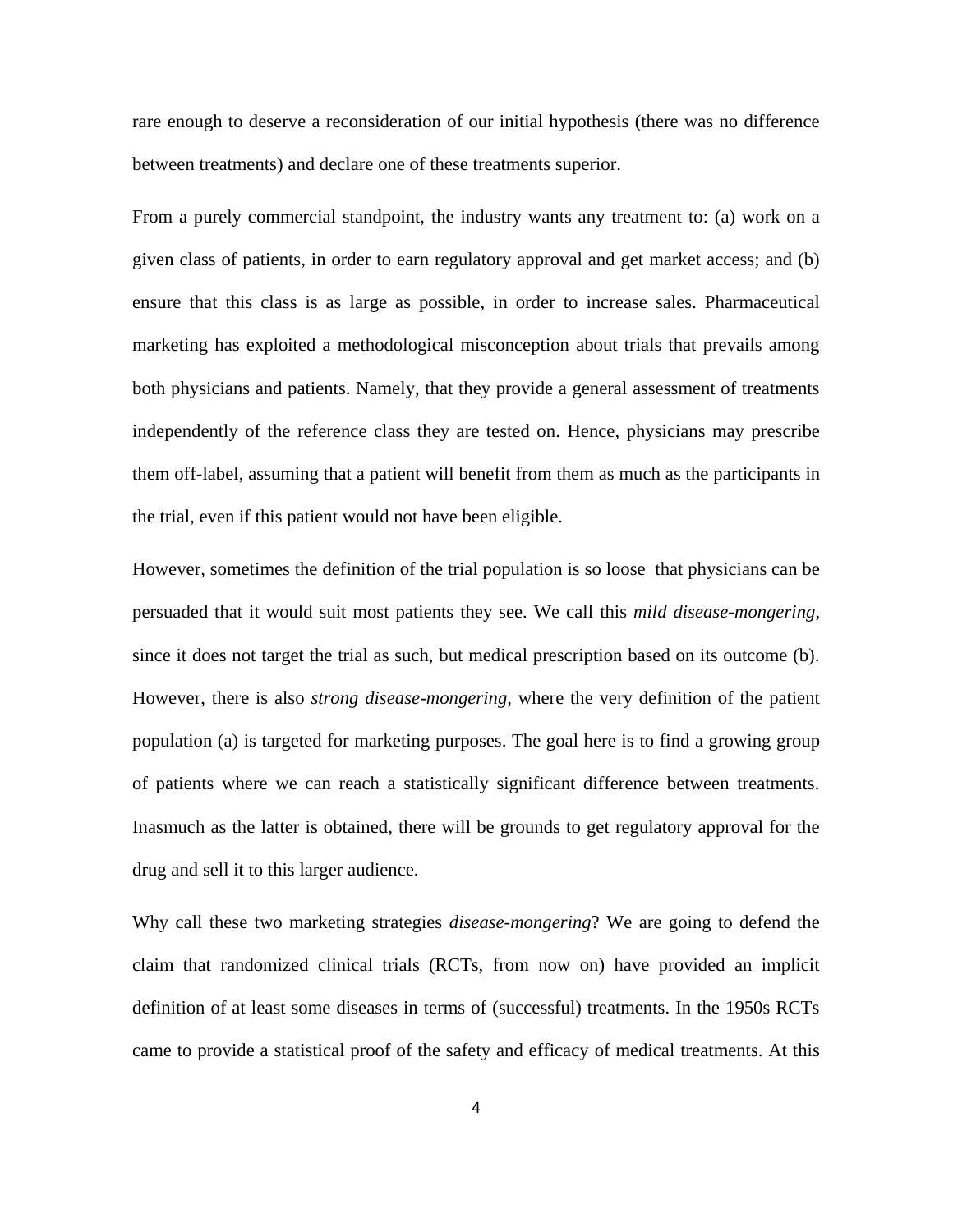point, physicians often did not know much about the full range of biological mechanisms by which a drug succeeded in healing individual patients. Under this veil of ignorance, RCTs provided at least statistical evidence about the safety and efficacy of the drug in a given population. Once RCTs became the regulatory standard to judge the effects of a drug, pharmaceutical research adopted an operational definition of disease that extensionally captured the group of patients targeted by the drug in the trial: a disease is just the condition cured in a trial on a given group of patients by a certain treatment.

Under such circumstances, RCTs can be used for either research or marketing purposes. As to the former, we can use RCTs to study different groups of patients on which the treatment may be effective, refining thus the working definition of the disease provided in the trial. This approach would resemble the epidemiological search for multifactorial definitions of disease (e.g., Broadbent 2011). As to the latter, RCTs become marketing tools when the definition of the population is intentionally loose, so that it can be expanded for commercial rather than clinical purposes. However, if we judge the trial protocol alone, it is difficult to tell whether it is mainly conducted for marketing or research purposes: after all, they may well overlap.

The only conclusive evidence for the true intentions of the industry in sponsoring a trial is often found in confidential documents that become publicly accessible in court, in the case of litigation over a treatment<sup>2</sup>. Short of this, evidence of disease-mongering is always indirect and open to debate. By way of illustration, let us consider the comparison treatment

 $2^2$  For instance, Sismondo 2009 has made this point about ghost-writing practices in the pharmaceutical industry.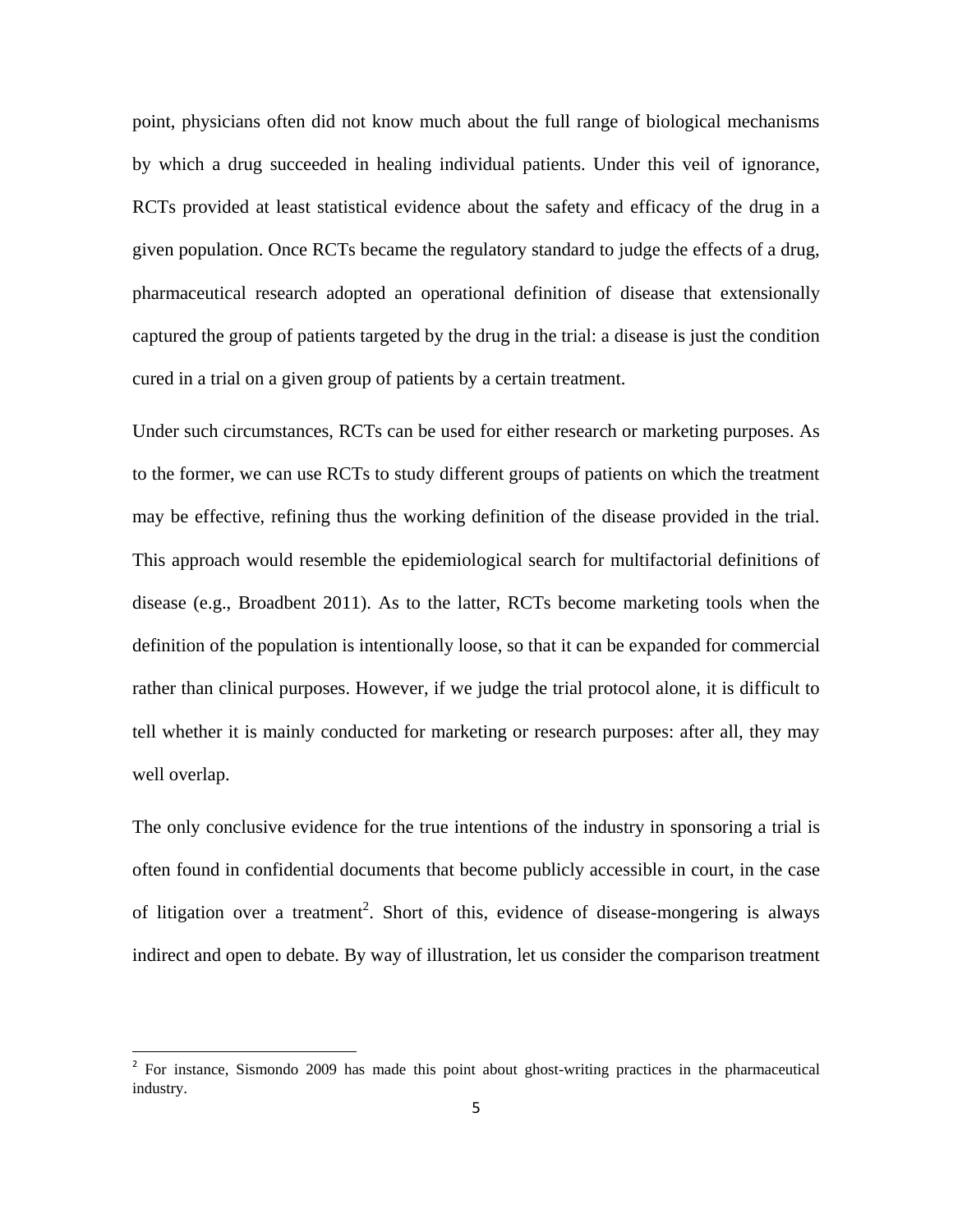in a trial, which is often considered a reliable sign of the intentions of the industry. But the interpretation of this comparison is, of course, controversial.

For instance, Pierre Azoulay (2002) has suggested distinguishing between RCTs as *marketexpanding science* if they use a placebo or any active substance other than the antiulcer drugs competing in the market under analysis; if RCTs compare any of these competing drugs, they constitute *comparative science*. Whereas the former feature the more innovative products, complying directly with regulatory requirements, Azoulay suggests that the latter may well originate in the firms' marketing departments, since there is statistical evidence for their differential effects on sales<sup>3</sup>. However, even placebo-controlled trials are often suspect of commercial maneuvering: for instance, if we are dealing with subjective outcomes (often the case in psychiatric trials), Peter Gøtzsche (2013) has argued that a poor blinding either of the treatment (e.g., a placebo that does not properly mimic the effects of the active treatment) or the assessment may distort the comparison, making the treatment substantially more effective than it actually is. In summary, if we lack documental evidence for the intentions of the industry in sponsoring a trial, the discussion of whether it is conducted for commercial or research purposes should proceed on a case-by-case basis, as we will do below, and will not always yield an incontrovertible conclusion.

Be that as it may, there is a significant amount of direct and indirect evidence of the pharmaceutical industry manipulating trials for commercial purposes –again see Gøtzsche

<sup>&</sup>lt;sup>3</sup> Azoulay (2002, pp. 583-584) measured the cumulative citations of both types of trials, analyzing how responsive the demand elasticity was to each of them. He found that comparative trials proved to be "a particularly effective business-stealing weapon" for the second drug to enter the antiulcer market he studied. At the same time, he also shows that pharmaceutical investment in medical detailing grew with the increasing stock of citations in market-expanding trials (2002, pp. 579-580). Even if the data show as well that trials were not the main drive behind the marketing strategies and sales of pharmaceutical companies, Azoulay concludes that RCTs "represent investments whose effects on the product market are both substantial and long-lived" (2002, p. 582)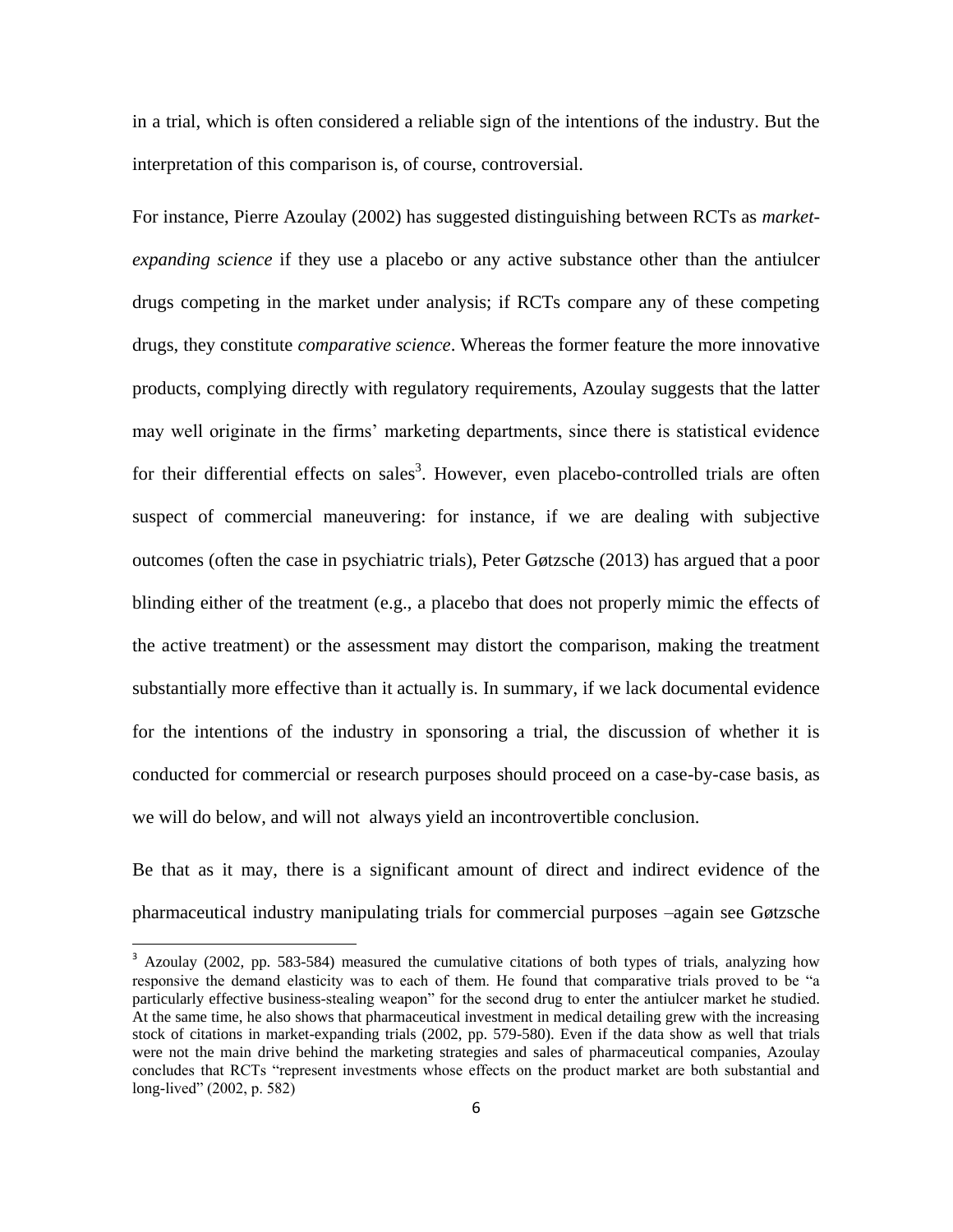2013 for an updated review. For the sake of the argument, we may at least consider the possibility that the industry may commercially exploit the definition of a disease, when this latter is implicitly given by a successful RCT

When this happens, we will bump into a couple of classical problems in statistical methodology. Behind the two types of disease-mongering we have distinguished we will find two such problems: the reference class problem and the dichotomy between substantive and statistical significance. As to the former, we might quote Alan Hajek (2007, p. 563): "The reference class problem arises when we want to assign a probability to a single proposition, X, which may be classified in various ways, yet its probability can change depending on how it is classified." In our terms: what is the probability that a patient might benefit from a given treatment? In principle, this is provided by a clinical trial regarding a given population: for the members of the latter we know how likely it is that the treatment will have an effect. The reference class (in its statistical sense) is thus the population on which we test the treatment: both the intervention and the control group come from the same reference class. *Mild disease mongering* occurs when the set of eligibility criteria is vague enough as to allow the inclusion of patients that, under a more strict definition of the disease, would not qualify as members of the trial population. *Strong disease-mongering* exploits the confusion between clinical and statistical significance: if we judge how good a treatment is only on the basis of the statistical difference between the outcomes observed in a trial, we might declare a treatment effective without a real assessment of how important that difference is from a clinical standpoint. E.g., we might shorten in, say, 3 days the recovery of a patient with a given treatment and that might be statistically significant, but how important are those three days from a clinical perspective?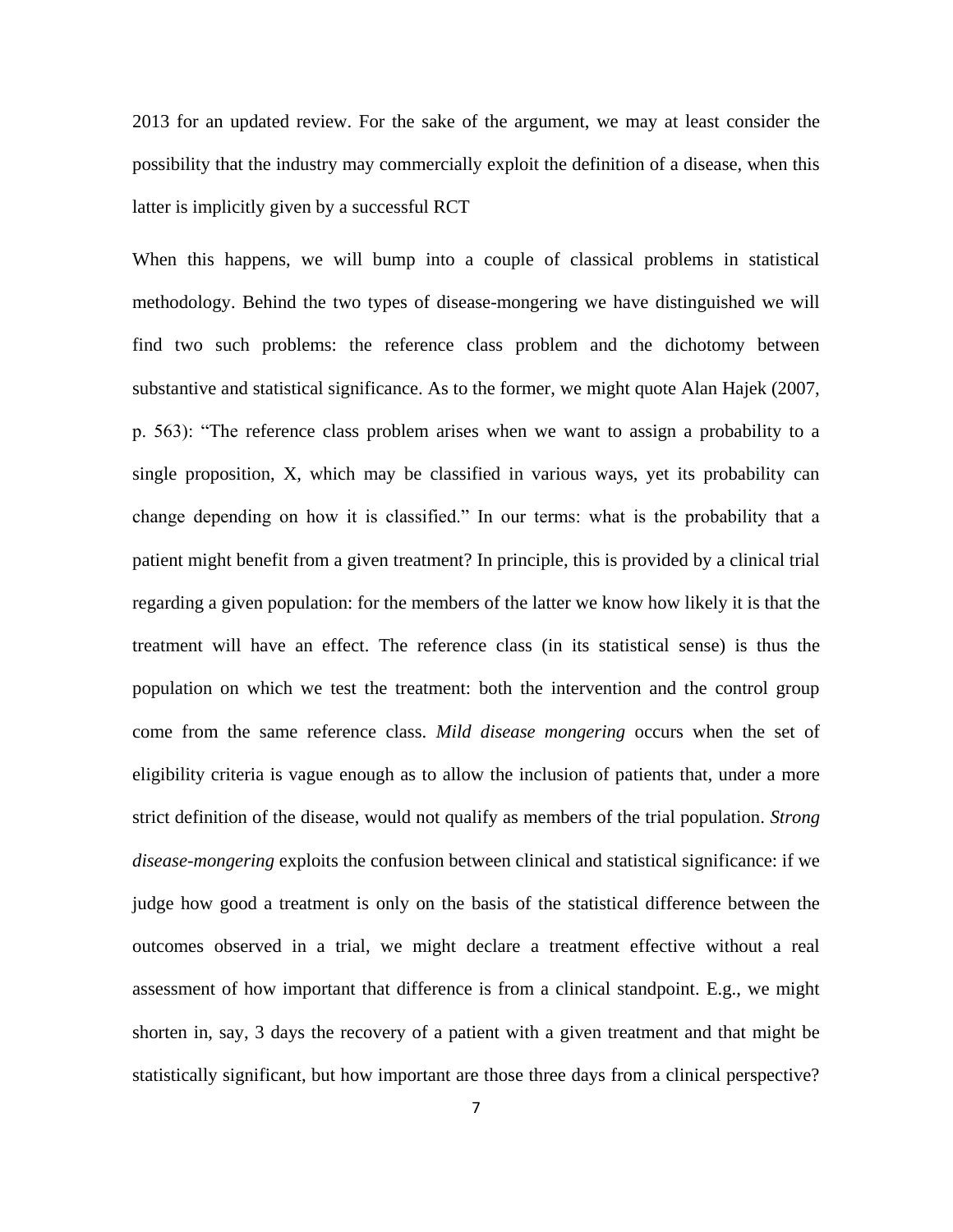It might depend, for instance, on the total number of days each treatment requires (a reduction of 3 days looks different when the total is 9 than when it is 90), etc.

In order to substantiate our claims, we present our two types of disease-mongering through two case studies. The best-selling tranquilizer Valium will illustrate how sales can be boosted by over-prescription beyond the populations originally targeted in a trial. The development of the first generation of statins will show how the trial population was expanded in search of statistically significant results that allowed sales to increasing audiences. By way of conclusion, we will discuss some possible solutions to both mild and strong disease-mongering.

## **2. Mild disease-mongering: the case of Librium and Valium**

 $\overline{a}$ 

Before we present these pioneering benzodiazepines, let us briefly recall the basics of drug testing at the point they reached the market<sup>4</sup>. Between 1900 and 1950, expert clinical judgment was the main approach in the assessment of the properties of pharmaceutical compounds in Britain and the US. An experienced clinician would administer the drug to a series of patients he considered more apt to benefit from it. His conclusions would be presented as a case report, with the details of each patient's reaction to the treatment. The alternatives were first laboratory experiments and then controlled clinical trials (from which RCTs would later emerge). The former would proceed either *in vitro* or *in vivo* (on animals and patients): considered superior by clinicians with a scientific background, its scope was usually restricted to safety considerations. This soon gave way to comparative trials, in which two treatments were alternated on the same patient or administered in two groups of

<sup>&</sup>lt;sup>4</sup> For an extensive presentation and discussion of these claims about RCTs and the Streptomycin trial, see [ANONYMIZED]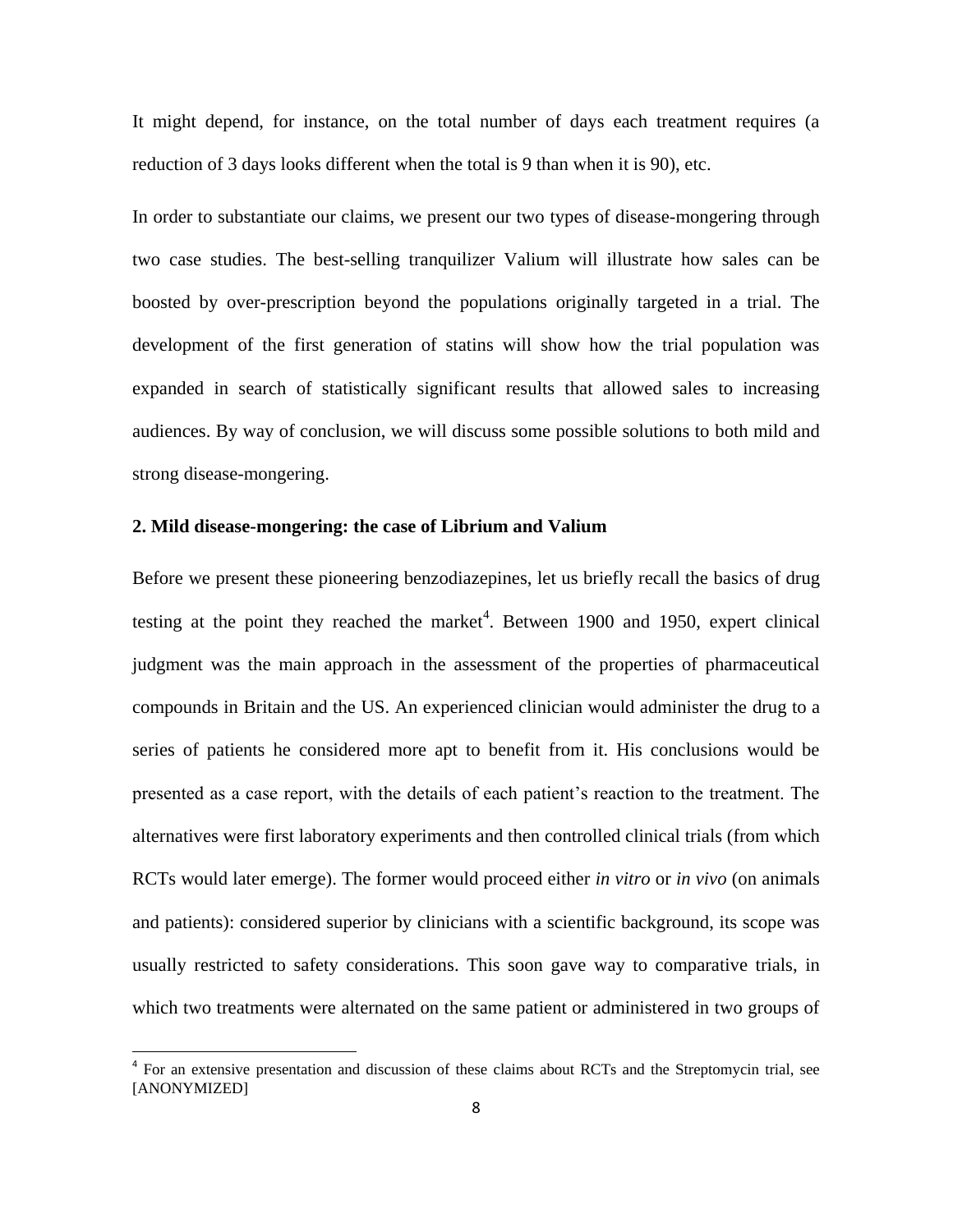patients (simultaneously or not). Controls were used to ensure the comparability of the two treatments and these adopted different forms. The following items counted as controls in these trials: the patients' eligibility criteria, the way treatments were allocated (alternation and randomization), uniformity in administration of treatments and patients' blinding. They were not necessarily all used at once. Statistical reports from controlled trials conveyed their results with different degrees of sophistication. Statistical significance testing only features occasionally before 1950.

In 1947, the British Streptomycin trial set a standard experimental template for drug testing, hinged on randomization and significance testing as presented in the work of R. A. Fisher. In the coming two decades, additional controls were added to correct different sorts of biases and further statistical methods were implemented (e.g., confidence intervals) in order to substantiate the conclusions further. In the 1960s, with the amendment of the Food and Drug Administration Act, RCTs became the regulatory yardstick for efficacy and safety of a compound in the United States and soon after in many other countries as well.

It is important to note that although experts could often assess the biological activity of a compound in the laboratory (e.g., the antibiotic properties of penicillin and the first generation of wonder drugs in the 1950s), there was great uncertainty as to how these compounds would operate in the human organism. Streptomycin owes its name to the actinobacterium *Streptomyces griseus*. It was the first of a class of drugs, the *aminoglycosides*, discovered in 1943. Its bactericidal action is a protein synthesis inhibitor. It binds to the 30S subunit of the bacterial ribosome causing abnormal protein synthesis, and, ultimately, death of microbial cells through mechanisms that are still not understood today. Ribosomes were discovered in 1958, so the use of Streptomycin against tuberculosis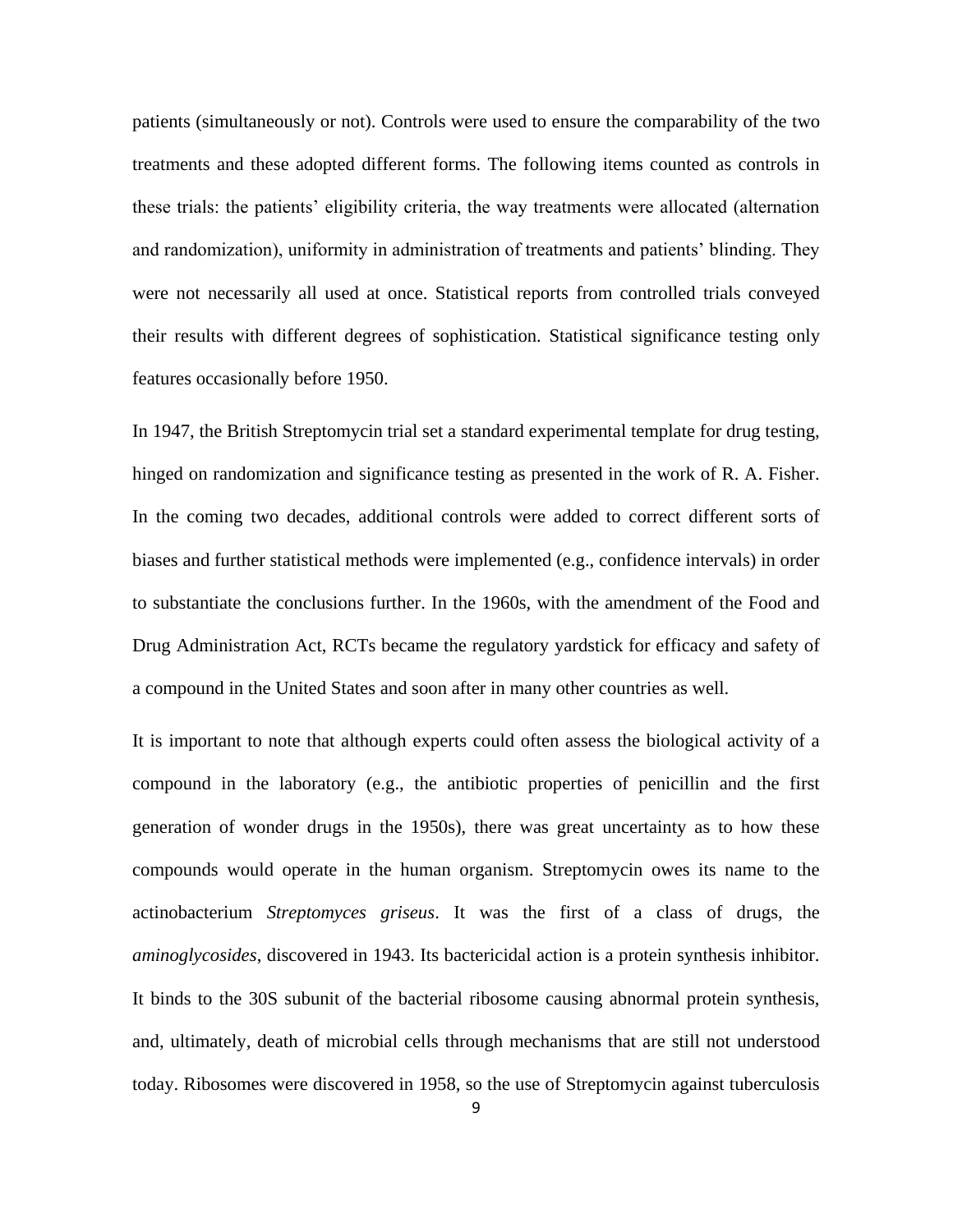was grounded on laboratory trial and error for at least a decade. However, even if the full range of biological mechanisms triggered by a drug was often unknown, RCTs allowed physicians to hedge their bets. Once a therapy and the population of patients that might receive it had been defined, RCTs could establish its effects on a purely statistical basis.

From the standpoint of the pharmaceutical industry, this uncertainty about the clinical effects a compound might have gave rise to a sort of *molecular lottery*<sup>5</sup>, in which biomedical researchers synthesized molecules with potential biological activity, tested them on animals in research of any kind and, if anything of interest showed up in the laboratory, further research was undertaken until it eventually went to a clinical trial. This is how the first benzodiazepines, minor tranquilizers used for the treatment of anxiety, were synthesized.

Leo Sterbach, a chemist at the American branch of the Swiss company Hoffman-La Roche (just *Roche* from now on), was commissioned to find a substance that could compete in the emerging market of tranquilizers<sup>6</sup>. He was familiar with a family of molecules that he had investigated in the search for industrial dyes in a previous stage of his career. Suspecting that they may have biological activity, in 1957 he synthesized 24 versions, one of which happened to cause muscle relaxation and sedation in animals. It was later commercialized as *Librium*. The following year he synthesized another version that came to be sold as *Valium*. The first trial of Librium began in 1958, accessing the market after FDA approval in 1960, followed by Valium in 1963. These two benzodiazepines became the best-selling drugs of the 1960s and 1970s, making Roche stock the most expensive in the world by

<sup>5</sup> We take the expression *molecular lottery* from Lynn 1993.

<sup>&</sup>lt;sup>6</sup> Our account of this case study is based on two splendid volumes: Herzberg 2009 and Tone 2009; plus a recent synoptic survey, Horwitz 2013. We have also used the more promotional Baenninger 2004.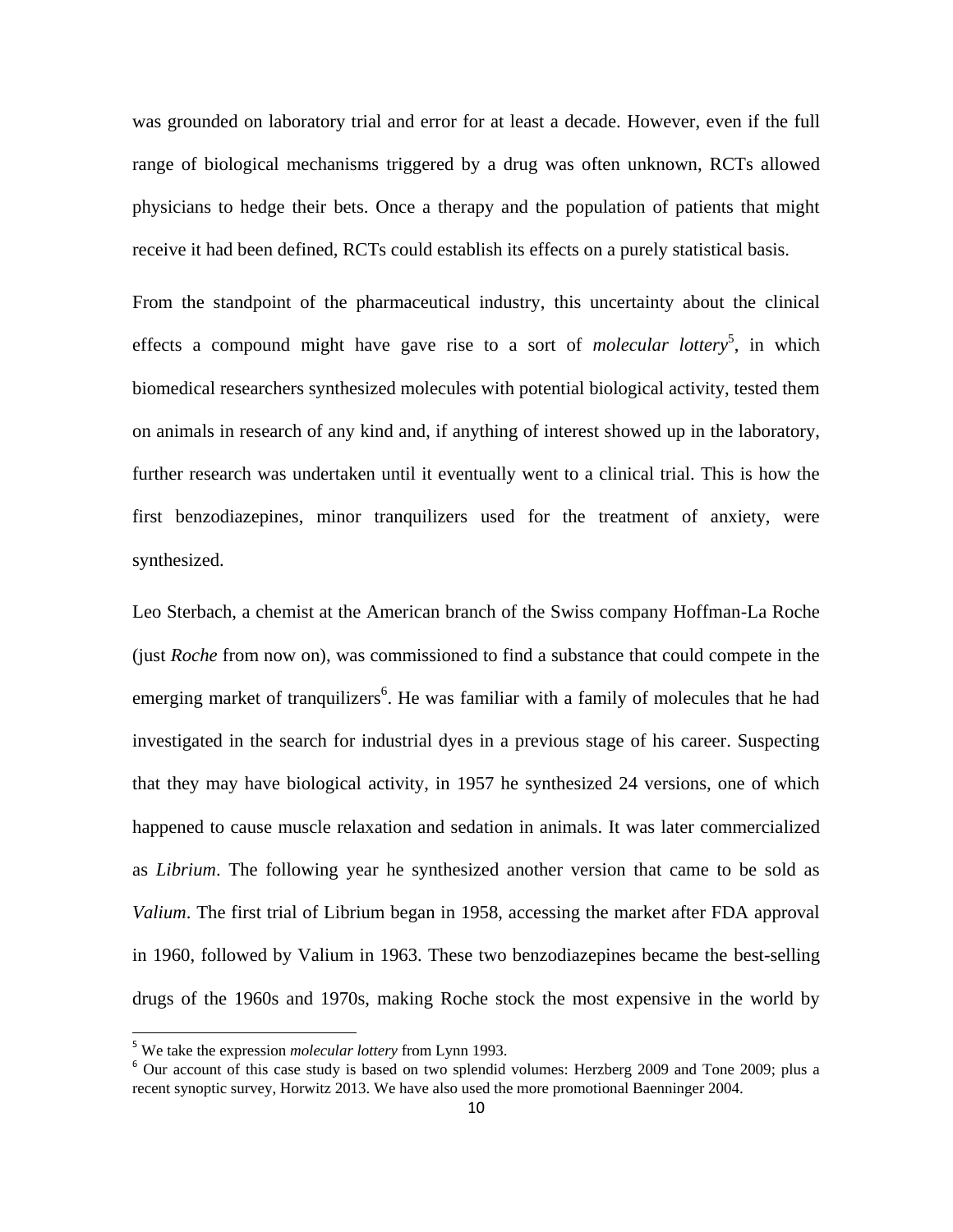1972. Yet, only in 1977 the biological mechanism by which they achieved their tranquilizing effects began to be understood. In other words, the world's best-selling drug of the decade had succeeded in the market despite our causal uncertainty about its operating mechanisms (Tone 2009, 135). This was not at all uncommon, as historian D. Herzberg (2009, 195) puts it, "[t]hroughout most of this era, the therapeutic use of psychotropes did not depend on any particular theory about why they worked". RCTs, however, provided the statistical proof that they actually worked.

Roche's strategy to test these first benzodiazepines was to see how far they worked on anxiety, trying them in a variety of target populations and settings (prisons, hospital, outpatient, colleges, offices), showing uniformly tranquilizing effects across all of them (Tone 2009, 133-134). However, not all these trials were equally rigorous even by the standards of the time. Some Valium tests showed that it was effective for anxiety, but not for depression; others showed efficacy for anxiety and depression; still others showed it working on mild depression and agitation; others did not find effects on agitation, but did on tension. When strict placebos were introduced though, the effects were less noticeable<sup>7</sup>. As *The Medical Letter* ("A non-profit publication on drugs and therapeutics") noted already in 1963 (about Librium) and 1964 (about Valium), there wasn't enough evidence to prove the superiority of benzodiazepines over barbiturates in the treatment of anxiety<sup>8</sup>.

Had these trials been conducted mainly for research purposes, we might have expected Roche to organize the commercialization of its pioneering benzodiazepines accordingly.

 $<sup>7</sup>$  See, e.g., Gundlach et al. 1966 for a review.</sup>

<sup>8</sup> "Librium", *The Medical Letter* 5.24 (1963), pp. 93-96; "Valium", *The Medical Letter* 6.5 (1964), pp. 17-20 Even in a new review in 1969, the evidence was not considered conclusive: "Librium and Valium", *The Medical Letter* 11.20 (1969), pp. 81-84.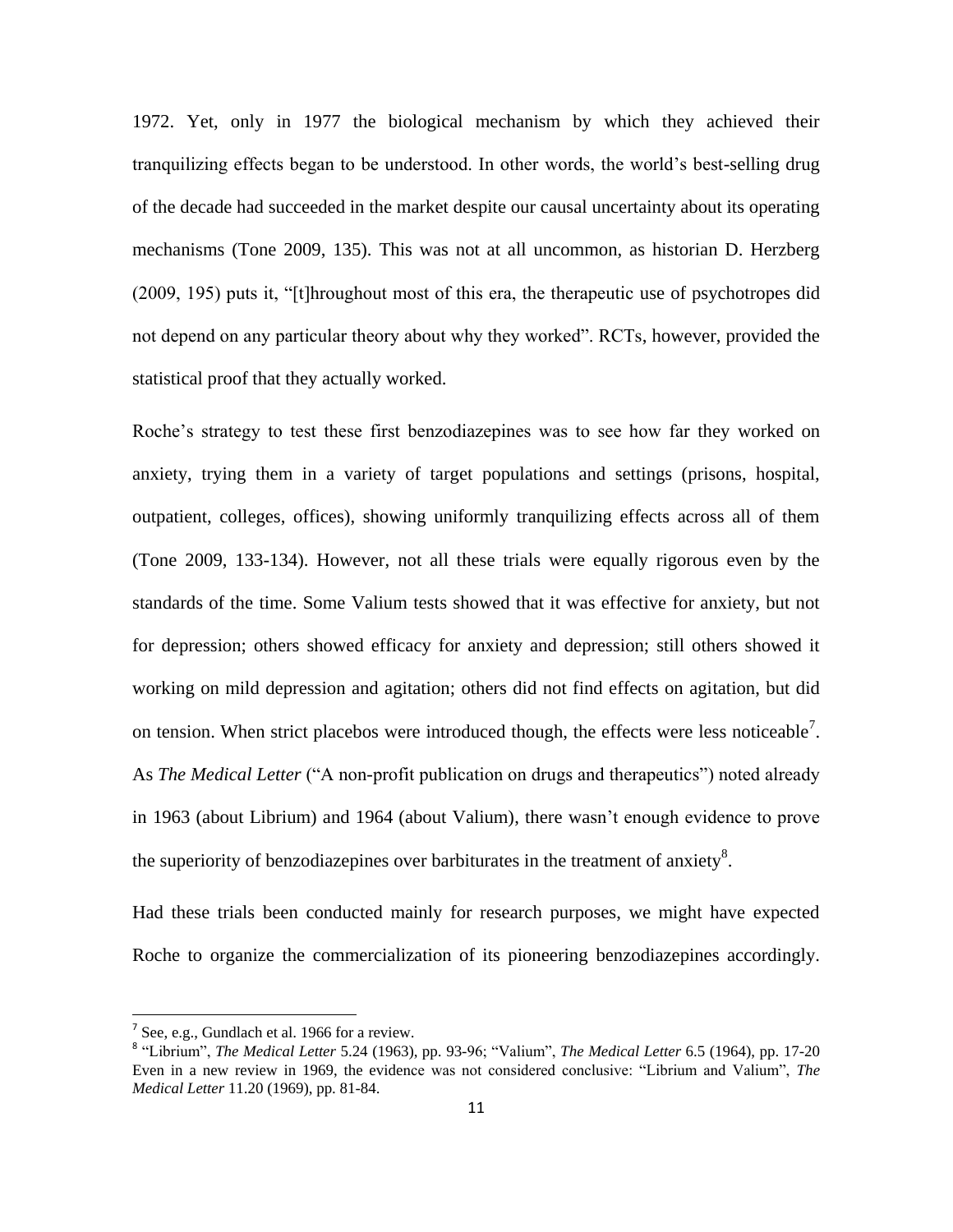That is, with great caution in targeting the patients who may benefit from them. Yet, in the words of a member of the marketing team involved in the promotion of Valium (a more potent and palatable version of Librium), there was "almost nothing you couldn't use it for". Valium was indeed advertised, as one famous slogan put it, as "psychic support for the always weary". And it was strongly advertised, for that matter: Valium was launched with a whole range of new marketing tools: targeted symposia presenting informal tests to specialists (as soon as 1959); films and cover stories in popular magazines ("The drug that tamed lions"); direct mailing to physicians and paid advertisements in journals. A crucial point is that Valium was a prescription drug: physicians had to diagnose the patient before s/he could benefit from the treatment. This is why we think that this is a case of *mild* disease-mongering: prescribing physicians followed the marketing lead and assumed that their patients could benefit from Valium as much as the patients originally treated in the trials. As a matter of fact, "just one-third of prescriptions were associated with a diagnosis of a specific mental illness", and general practitioners –not psychiatrists– were issuing most of them (Horwitz 2013, 123).

Putting it in statistical terms, physicians had to decide whether a given patient was a member of the intended trial population, so that the effects would be the same as those observed in the RCT. This is, of course, a fallible decision in which everything depends on expert clinical judgment. It is another version of the reference class problem: depending on how the physician diagnoses the patient, the probability of him/her benefiting from the treatment will vary. We may constrain these diagnoses with as much objective evidence as possible, but it is ultimately a matter of judgment: mistakes are always possible.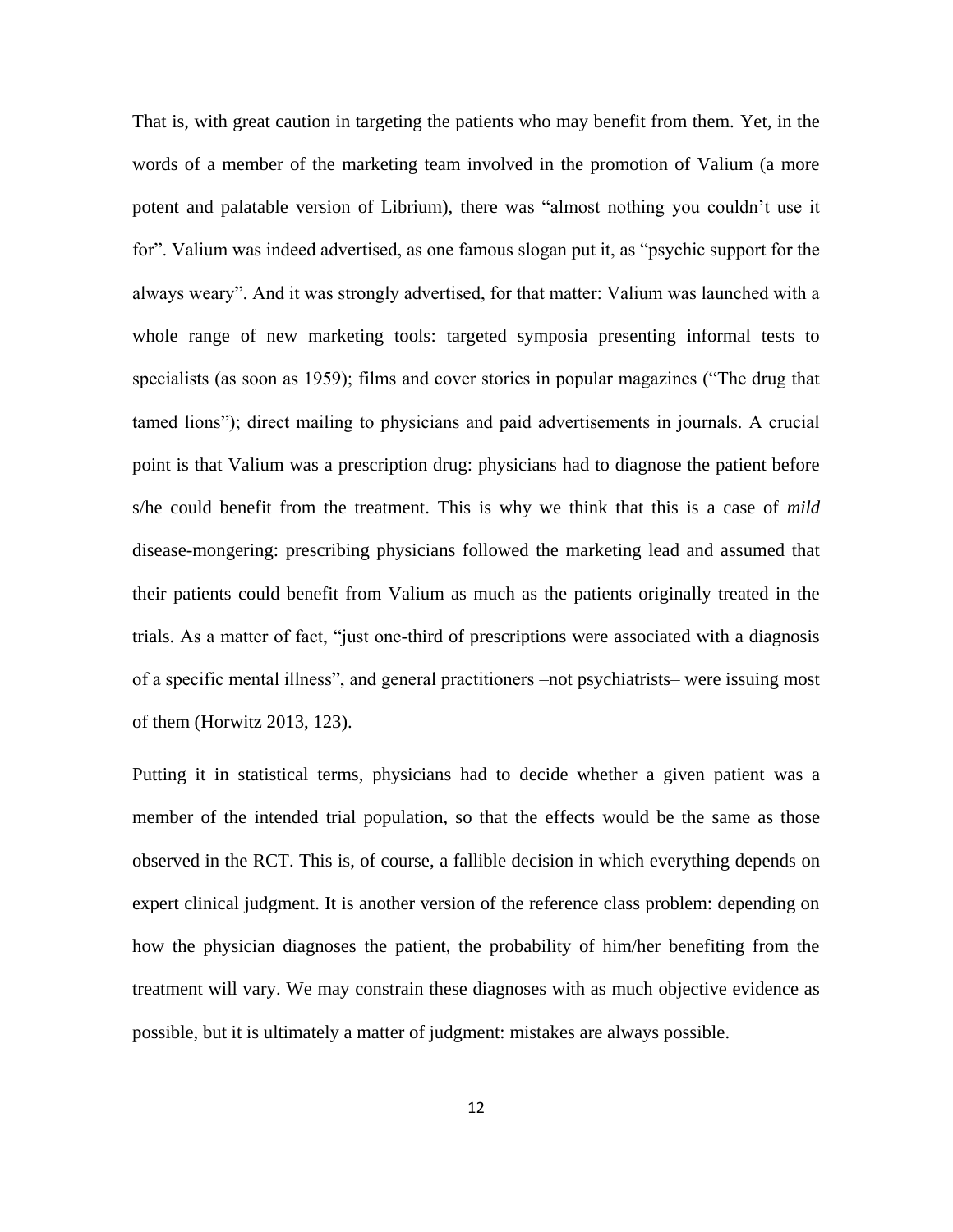The problem in the objective evidence about anxiety is that *it was difficult to define anxiety independently of the trials*, i.e., as a collection of symptoms that Valium could alleviate. And the trial definition was broad enough to be applicable to every patient with a vague set of symptoms. Following again Herzberg<sup>9</sup>, anxiety was defined at different levels. In the 1952 version of the *Diagnostic and Statistical Manual* (DSM) of the American Psychiatric Association, a whole array of neurotic symptoms were explained as a person's dysfunctional efforts in coping with anxiety (Herzberg 2009, 32). The etiology of such dysfunctions was interpreted in psychoanalytic terms, anxiety here being rooted in the personal story of the patient, treated by verbal therapy. In the following decade, with the 1968 version of the DSM, psychologists, sociologists and journalists produce an even broader definition of anxiety, as "the chief characteristic of the neuroses". According to Horwitz (2013, 128-129), *neurosis* was just a catch-all term for many non-psychotic disturbances, for which the DSM-II provided just short and cursory definitions. In other words, the boundaries between normal and pathological anxiety became even blurrier.

Librium and Valium contributed in several ways to make these definitions evolve. For a start, they merged the treatment of two previously distinct types of anxiety: in the 1952 DSM, anxiety was considered typical of neuroses, namely every non-psychotic syndrome (Herzberg 2009, 32); yet benzodiazepines turned out to be effective with anxiety in psychotic patients (Tone 2009, 131). Moreover, their vast tranquilizing effect suggested a biological foundation for their action, relatively independent of the diagnostic categories. Donald Klein, a pioneer of this pharmacological approach to anxiety in the late 1950s, made this case explicitly (Horwitz 2013,132-133):

<sup>&</sup>lt;sup>9</sup> See also Horwitz 2013, 127-136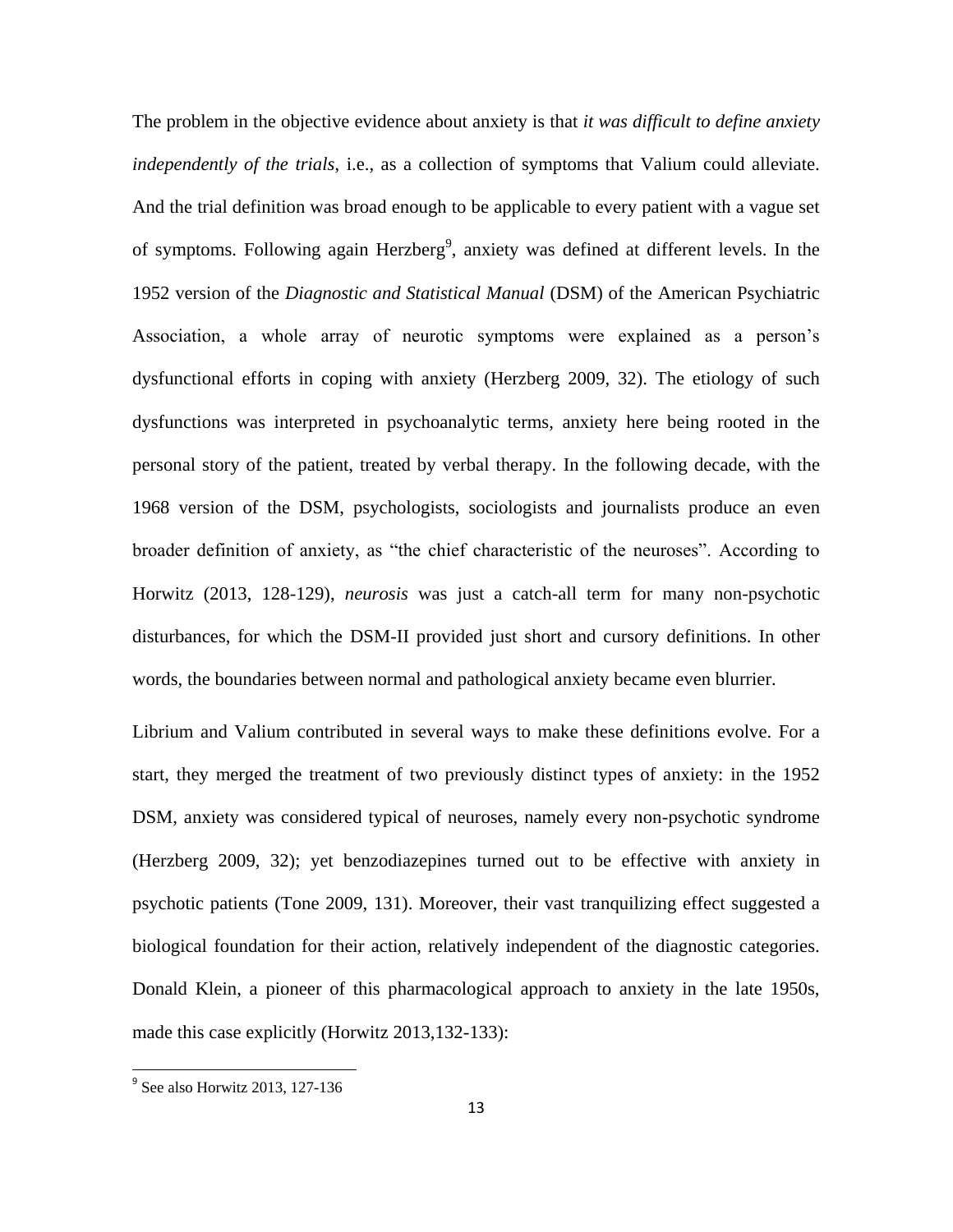Perhaps the most important thing learned from this experience was the power of the experimental technique of pharmacological dissection whereby one can pierce through the fascinating, confusing web of symptoms and dysfunctions to tease out the major participant variables by attending to specific drug effects.

Again, as a research strategy, it made perfect sense (and it was actually incorporated into the DSM III: see Horwitz 2013, 134-136). However, rather than restricting the definition of anxiety according to the trial results, the Roche marketing teams interpreted the trials in terms of broader biological interpretations of anxiety and its etiology (originating, for instance, in the difficulties for our paleo-brain to cope with the stress of modern life). As a matter of fact, Roche promoted such broad definitions in its own textbooks on anxiety for physician's use (Branch 1965). In other words, if a patient presented a collection of symptoms identified in trials, a physician could legitimately consider him/her sick and prescribe the drug to control them. It actually succeeded, to the great satisfaction of the medical community.

This is a crucial point for our analysis: we are not claiming that Roche's disease-mongering was about single-handedly redefining anxiety on the basis of a marketing campaign. Anxiety was badly defined before the arrival of tranquilizers, and even if their trials could have contributed to make its definition more precise, they failed to do so, because the sponsoring company used them to promote a broader use of benzodiazepines. But the medical profession did not help to refine it either –as we have seen with the DSM-II definition. Physicians and patients alike contributed to this commercial success without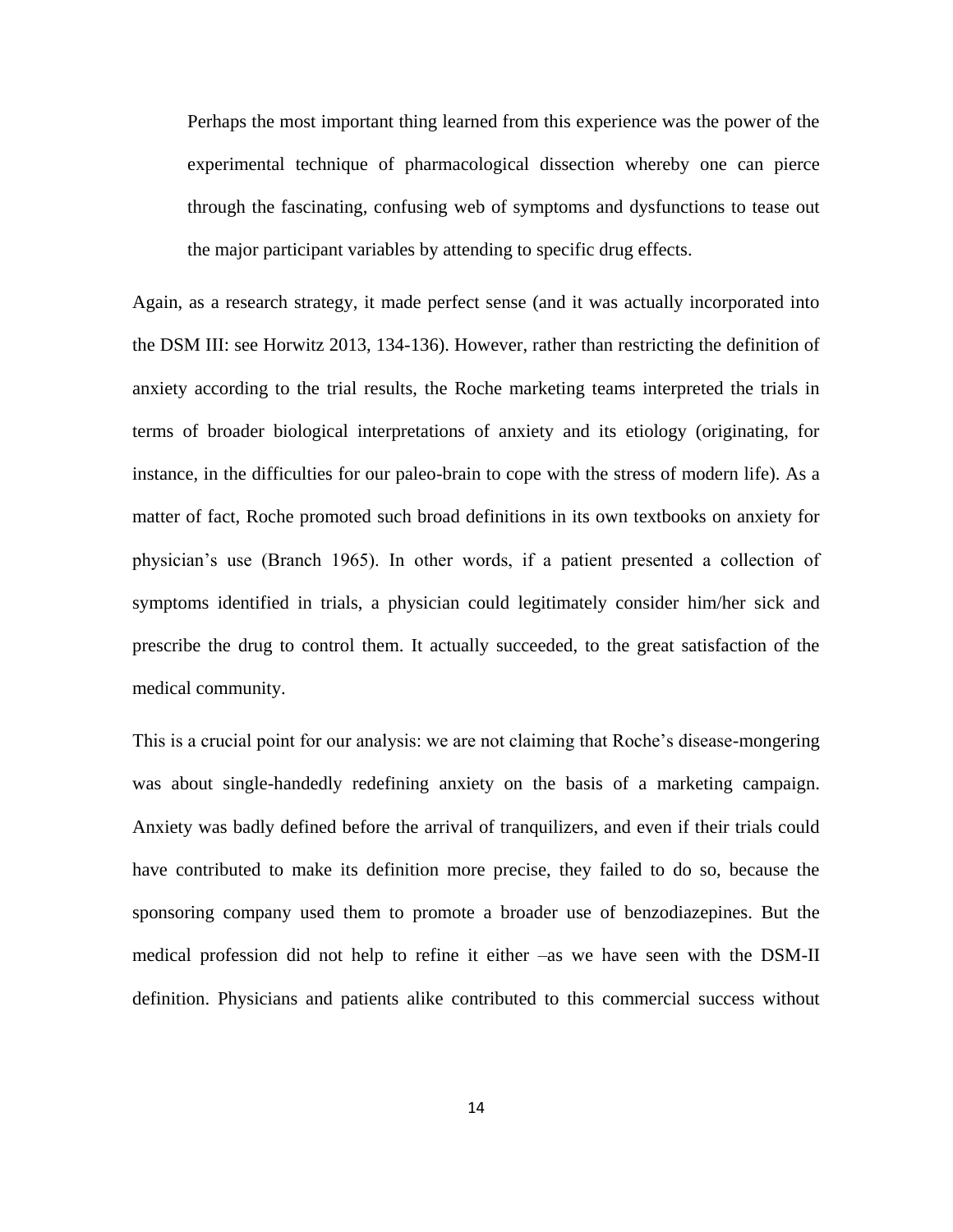complaint for years, for reasons well beyond pharmaceutical marketing that cannot be explored at length here $^{10}$ .

We are focusing on a more restricted sense of disease-mongering. For our purposes, the sort of disease that Valium could cure was defined by the apparent success of a number of trials. The eligibility criteria defined a class of patients who could potentially benefit from the treatment and the prescribing physician had to decide whether his own patients were similar enough to this reference class. Yet, thanks to pharmaceutical advertising, this population became a moving target (an *interactive kind*, in Hacking's terms). The anxious patient is defined as the target of a successful trial. Once this success is properly advertised, physicians identify anxious patients or they even learn how to behave like one. In either case, Valium relieves their anxiety to everybody's satisfaction. There is no way of questioning the diagnosis, since we are observing in the patients the same effects that we saw in the trial. And we do not have a better definition of anxiety to assess the patients independently of the one implemented in the trial protocol.

A trial does give you the probability of observing certain effects if you treat the member of a particular group with a given drug. But it does not give you the probability of anyone in particular being a member of this group. Hence, prescribing physicians must justify their clinical judgment themselves. And, pharmaceutical advertisers will deliver arguments to help them do it. This is what we call mild disease-mongering.

<sup>&</sup>lt;sup>10</sup> See Herzberg 2009, Horwitz 2013 and Tone 2009: all of them concur in their analyses of the major role played by pharmaceutical advertising in the widespread use of benzodiazepines during the 1960s and 1970s, although they have different analyses of what made this period and era of anxiety. Baenninger 2004, a book on the story of Valium whose copyright is owned not by its authors, but by Hoffmann-La Roche, attributes the massive use of Valium during this period to the "indiscriminate prescription by general practitioners" (103), without mentioning pharmaceutical marketing at any point.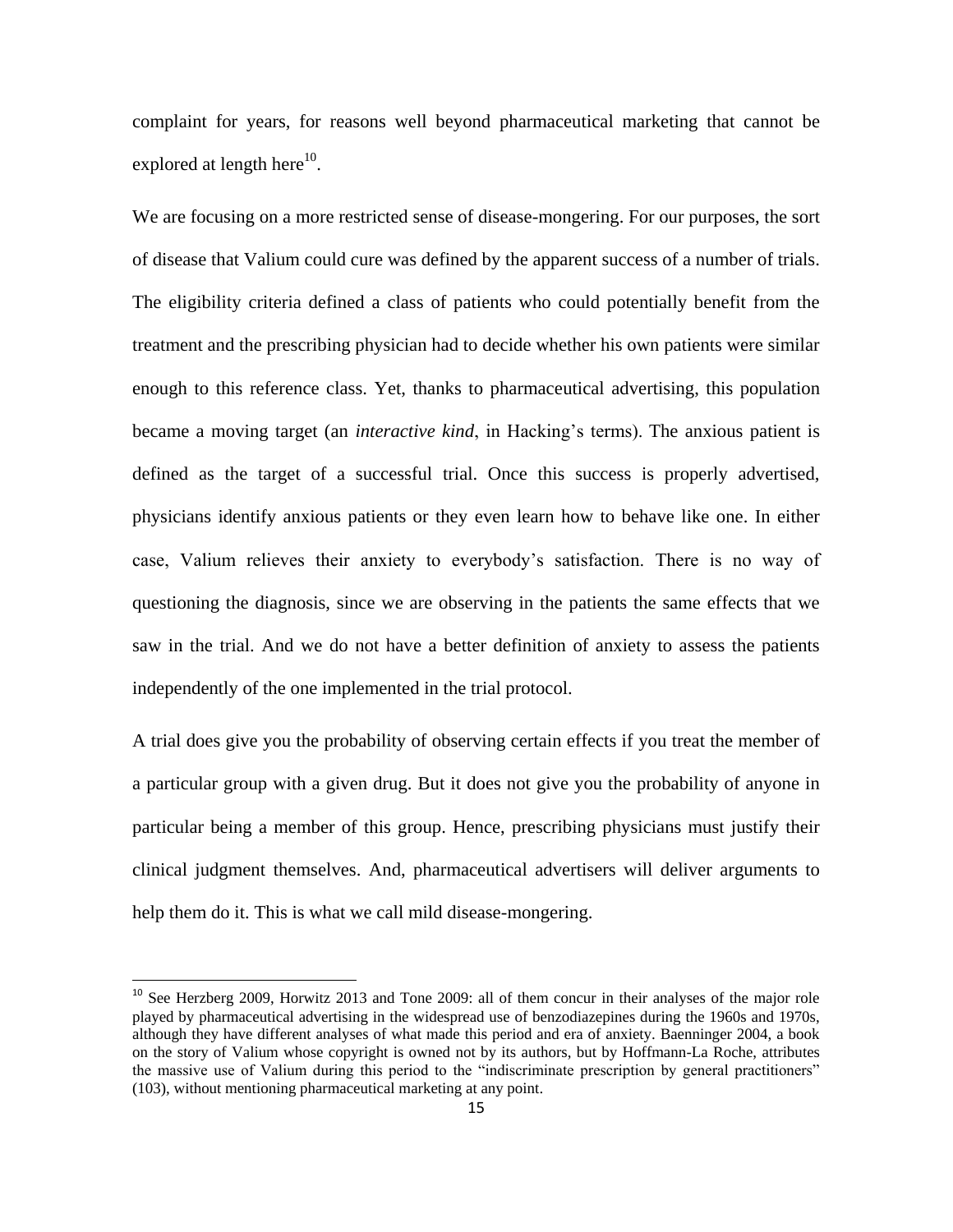Our case study did not end up well: The problem with benzodiazepines, and with Valium in particular, was that they created addiction and there was a risk of overdose. Given the popularity of the drug (and the feminist outrage with many women's use of it), the late 1970s were full of public outrage, congressional hearings, etc. (Tone 2009, 203-232) Sales declined internationally, but the only sanctions against Hoffman-La Roche, the producer, were for abusive pricing (Lynn 1993). After all, with their massive prescriptions the medical profession had sanctioned the treatment and they had been entitled to do so. Indeed, there is no cure for the reference class problem, other than clinical judgment –even if it proved to be too vulnerable to pharmaceutical marketing.

## **3. Strong disease-mongering: the case of statins**

 $\overline{a}$ 

We differentiated at the beginning between mild and strong disease-mongering, depending on whether marketing began before or after the trial. If the trial population was defined on purely scientific terms and the marketing campaigns tried later to make it grow, we said that disease-mongering was mild. But if there is a marketing goal in the definition of the trial population itself, we will speak of strong disease-mongering. Yet, we should recall again that the diseases treated in these latter trials are not inventions.

Risk factors are usually physiological variables that reliably predict the onset of a disease $^{11}$ . Coronary risk factors such as high blood pressure, high blood cholesterol or diabetes have been considered good predictors of a stroke, ever since they were first identified as such in the Framingham cohort study, where epidemiologists followed the population of this small American town in order to identify variables correlated with the probability of a coronary

<sup>11</sup> Our case study relies on Jeremy Greene's wonderful monograph *Prescribing by numbers* (2007, 149-219)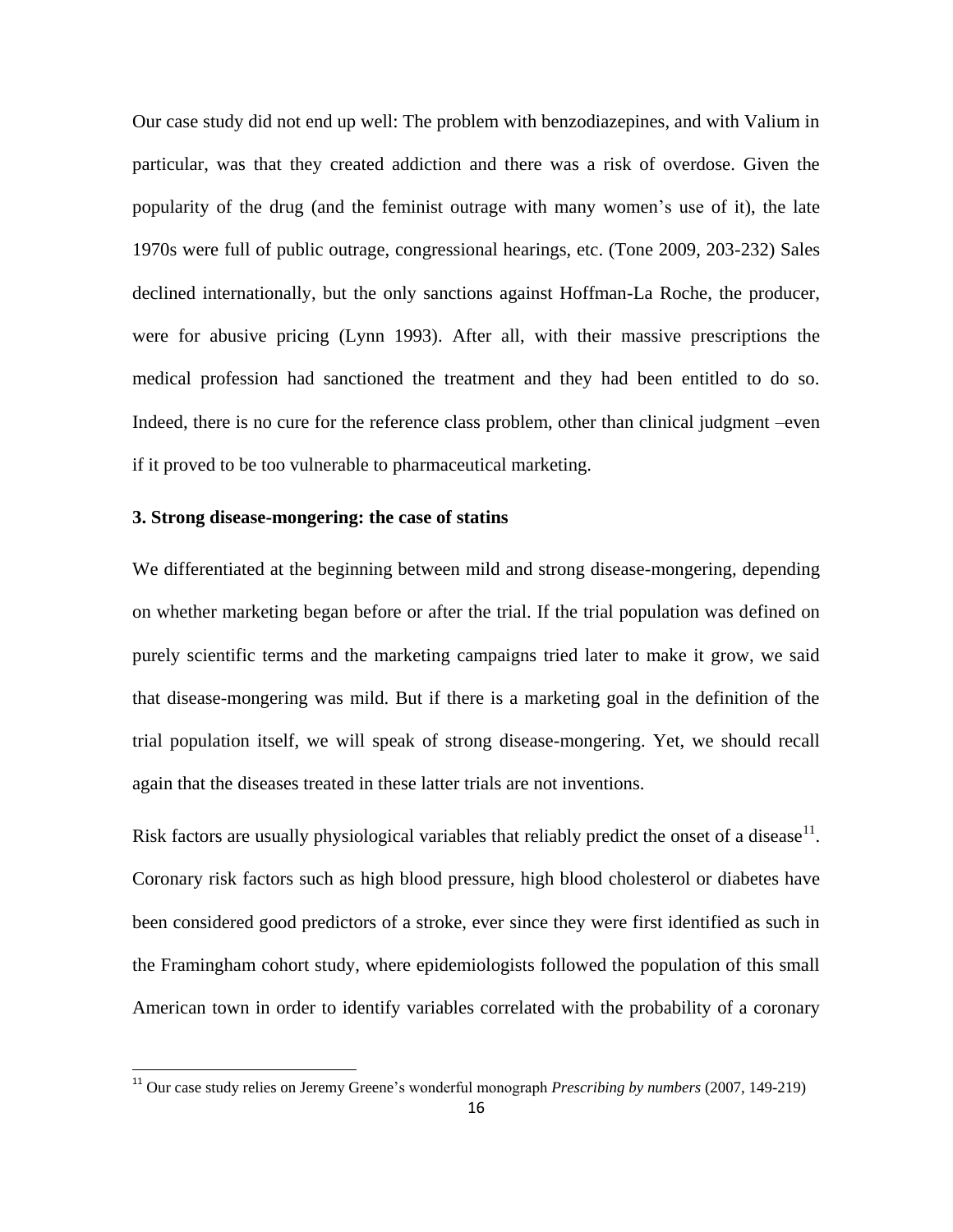disease. The intuition behind the study was that if you could control the risk factors, you would lower the probability of having a coronary ailment.

As Jeremy Greene (2007) shows, treating a risk factor as if it were a chronic condition implied a radical rethinking of disease for both patients and physicians alike. "Patients" with a high risk factor were asymptomatic regarding the condition prevented by the treatment and therefore had no subjective experience of it. Many physicians initially resisted treating them. On the other hand, it is necessary to have a successful treatment in order to prove that controlling the risk factors lowered the probability of coronary conditions. The proof arrived in 1987, after more than two decades of controversial interventions, with the first generation of statins. Meanwhile, accusations of diseasemongering were made against those who defended the medicalization of risk factors.

Unlike Valium, there was a clear understanding of the mechanism by which high cholesterol triggered coronary conditions (atherosclerosis, the formation of fatty materials in the artery walls), but it was not precise enough. One controversial point in this regard was the definition of normal levels of cholesterol. That is, the identification of a population of patients who might be targeted with a treatment to lower them.

Drawing on hospital and insurance data, in the 1960s the first bell curves of LDL cholesterol were estimated (with a mean of 195 mg/dL and 2.5 % tails in 100 mg/dL and 300mg/dL). The first treatment was Mer/29 launched by Richardson-Merrel in 1960 and withdrawn a year later for serious adverse effects. For more than two decades, many other treatments followed and failed in trials, with an ongoing controversy, particularly strong in the 1980s, about "normal" cholesterol levels. This was a vicious circle: in order to approve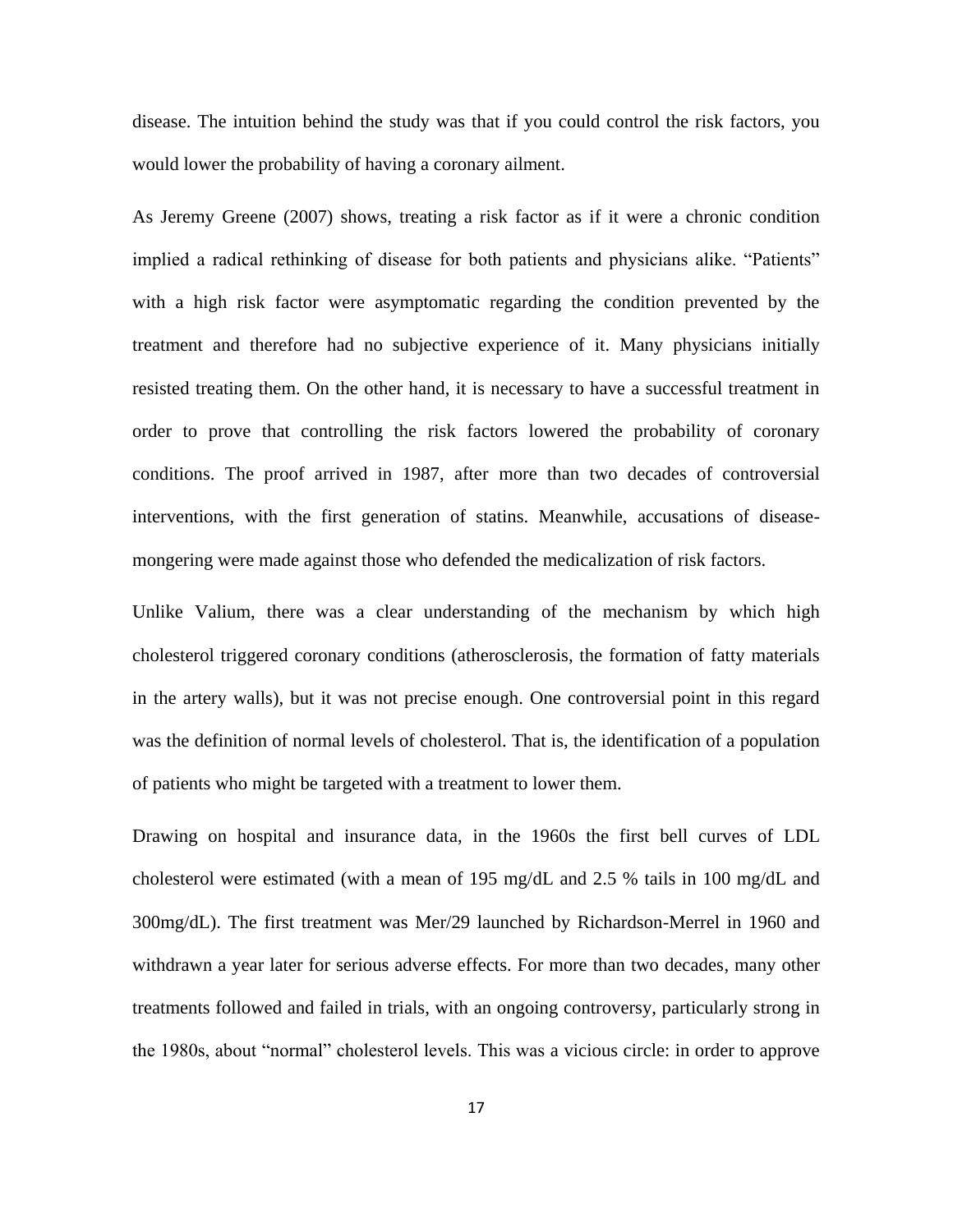a drug as a cure, the FDA requires an indication reflecting an identifiably pathological state, but there was no consensual target; on the other hand, without a treatment succeeding in a trial, it was difficult to argue that hypercholesterolemia was a proper pathology.

The trial of the statin Mevacor in 1985 ended the controversy. It successfully targeted treating genetic severe hypercholesterolemia, unanimously acknowledged as pathological. In subsequent trials, Merck, the manufacturing company, aimed at patients with gradually lower levels of LDL cholesterol: in 1986 a trial lowered it in patients with a level higher than 240mg/dL; in 1988, Mevacor was used with patients with a level lower than 200mg/dL. In 1994, Merck launched Zocor (simvastatin), a preventive treatment addressed at patients who had LDL cholesterol below 130mg/dL. In 1995 Bristol-Myers' Pravachol (pravastatin) succeeded in a trial aimed at preventing coronary conditions in healthy men. According to the 1997 NCEP guidelines, these were those men with less than 100mg/dL; 95 mg/dL less than the first estimates from the previous decades.

Here we see strong disease-mongering in action. The condition is defined and re-defined through a series of trials, in which the population targeted grew bigger and bigger, at the expense of a consensual criterion of clinical significance. As Jeremy Greene (2007, 210) puts it, "the 2001 guidelines nearly tripled the proportion of the U.S. population that was eligible for lipid-lowering therapy to a market of 36 million people". Unlike Valium, with statins we do not see market expansion through derivative prescription to patients who are considered similar enough to those in the trial. Here, the eligibility criteria make the population grow with each trial. Prescription is even more legitimate here, because unlike anxiety, high cholesterol patients are identifiable as members of the target population through a physiological test.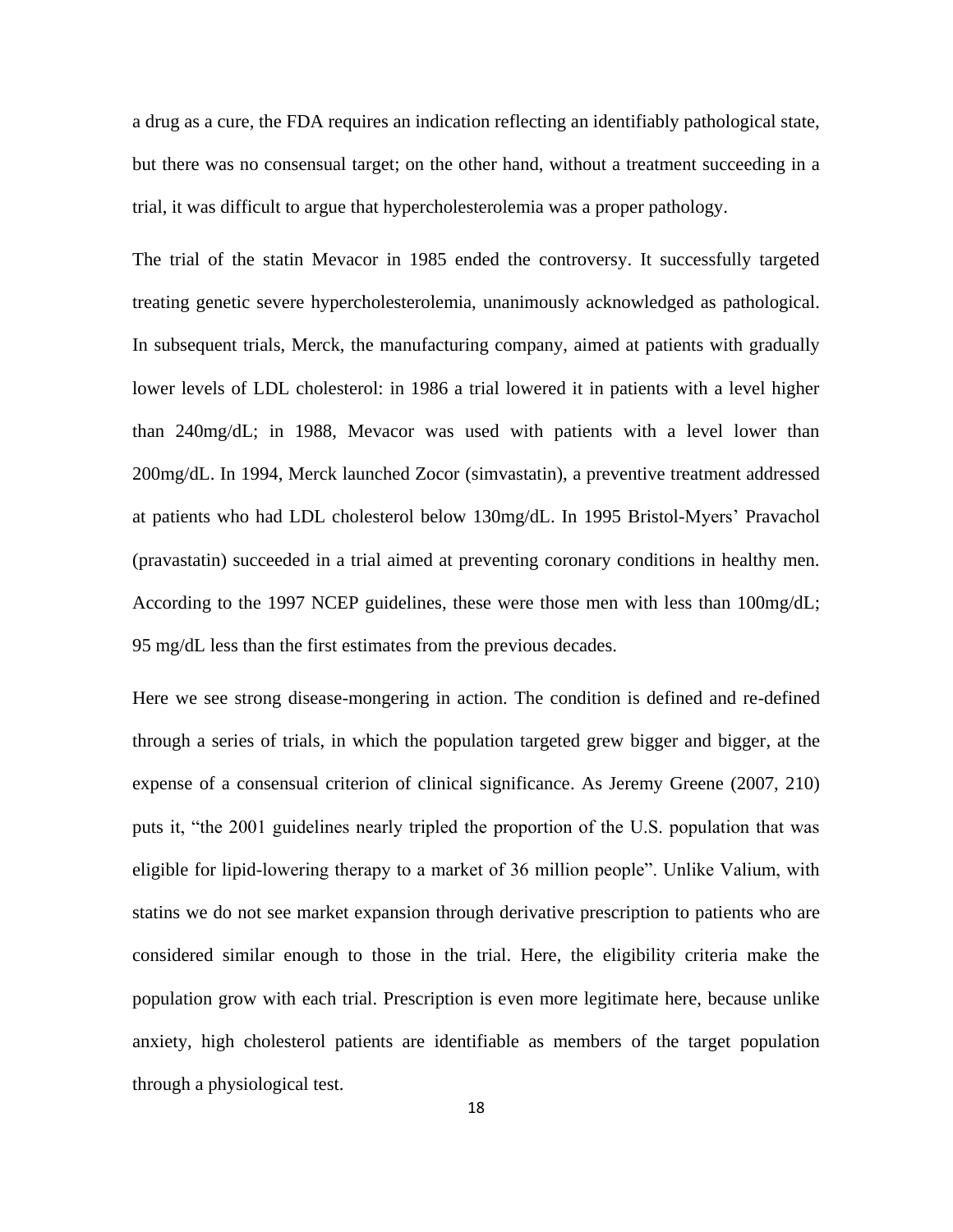The crux of the matter is, of course, whether this moving target, the cholesterol levels, are fixed according to scientific or commercial criteria. As we mentioned in the introduction, the statin trials may be interpreted as guided by research concerns alone: a causal search guided by well-specified interventions on the effectiveness of the treatment, for instance<sup>12</sup>. How can we tell whether research or commercial goals were primed in the conduct of the statin trials? We are going to ground our answer on their clinical significance, but this criterion is far from uncontroversial.

As Greene (2007, 210) puts it, regarding the conflicts of interests involved in fixing these criteria, "when confronted with the observation that most of the guideline committee members had financial ties to the companies that produced statin drugs, the committee chair, Scott Grundy, responded that it was impossible by the end of the twentieth century to find any medical expert who did not have strong industry ties."

Industrial biomedical research is driven by profit, painfully illustrated in the case of neglected diseases. One way or another, the prospect of future sales has always been present in any pharmaceutical research plan. However, we usually expect to identify the targeted disease independently of the commercial agenda of the industry. Since industry-

 $12$  As a reviewer, for instance, puts it: "given the roughly straight-line relationship between cholesterol and Coronary Heart Disease (CHD) risk, it isn't wholly unreasonable to aim at lower and lower cholesterol level groups. In fact Geoffrey Rose (*The Strategy of Preventive Medicine*, 1980) argues that, for public health purposes, the 'most at risk' - e.g. the top 10% - are not the group you should be intervening on. This is a potential source of objection that needs to be dealt with. Scientifically, there is no such thing as *high cholesterol*, so perhaps it makes sense to define in terms of interventions". However, the trial interventions under discussion are for CHD prevention in healthy patients, for which we do not have clear data: we do not have the death rate among those who did not take statins and the information on adverse effects is poor. Actually, there are a number of worrisome side-effects (Gøtzsche 2013, 47-48, 128-129). Therefore, we need to assess the clinical significance of these prophylactic interventions, as we will discuss below.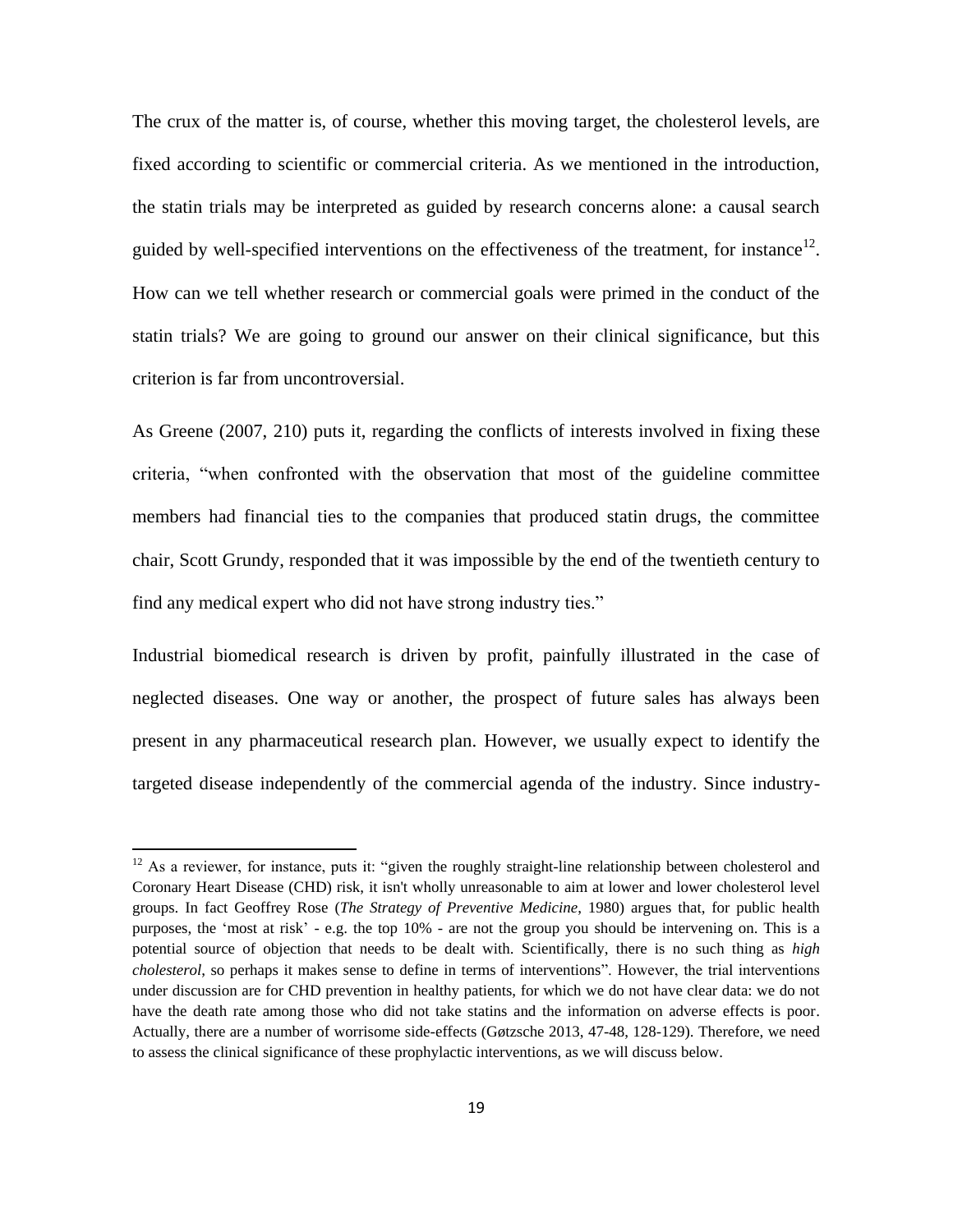sponsored RCTs gradually became more and more embedded in this agenda, it is complicated to separate their marketing and scientific goals. And if the disease we are considering cannot be properly identified independently of such RCTs, the shadow of disease-mongering looms large.

We should now recall the methodological point we mentioned at the beginning. RCTs are tests to assess the effect of treatments on purely statistical grounds. We are calculating probabilities for a given population, but there is no purely statistical way to identify this population. Our cholesterol level will be more or less healthy depending on how we define hypercholesterolemia and, as we have seen, this definition depends on how successful we are at treating it in a trial. But the target population should be defined by clinical criteria: the fact that we have a drug that can lower your cholesterol levels does not imply by default that you ought to lower them. The trials are giving us probabilities for succeeding in prevention of coronary diseases for a given population, but it is a matter of medical judgment to decide how significant this achievement is. Statistical and clinical significance should be properly differentiated.

This is a controversial methodological point that we may illustrate with an example of S. Ziliak and D. McCloskey  $(2008)^{13}$ . Assume that we have to choose between two diet cures, based on pill A and pill B. Pill A has an average effect of making you lose 10 pounds, with an average variation of 5 pounds. Pill B will make you lose 3 pounds on average, with an average variation of 1 pound. Which one leads to more significant loss? Naturally, we opt for pill A, in spite of the higher variation, because the effect size is so much larger.

<sup>&</sup>lt;sup>13</sup> We take the discussion of this example from our own [ANONYMIZED]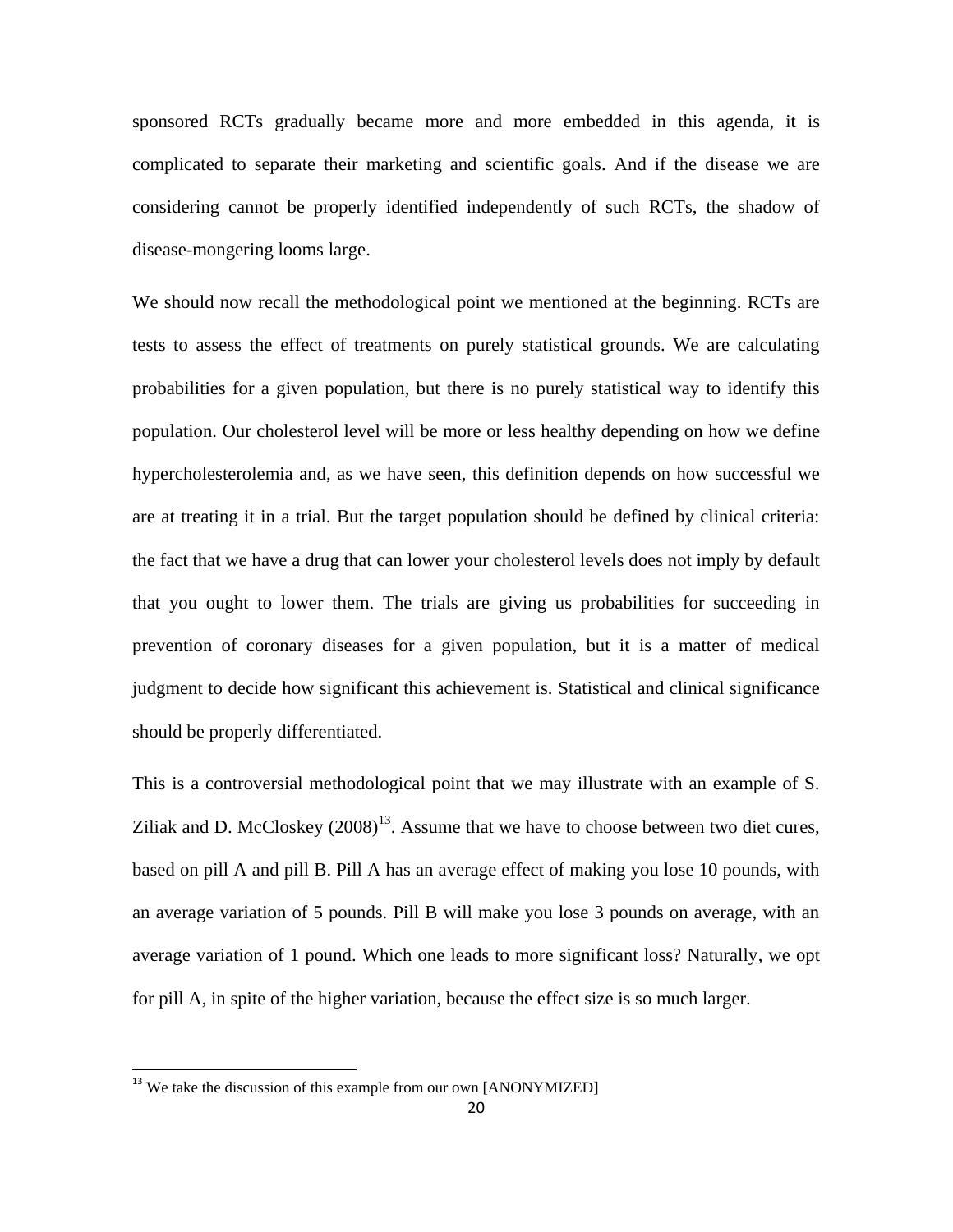But suppose we compare these two pills in a trial, with the null hypothesis being the default claim that there is no difference between them. Using the test statistic  $z$ , we may compare the relative weight of the evidence for A and B: observing a three pounds weight loss after taking pill B, with a known standard error of one pound, provides stronger evidence (for the efficacy of B) than observing a ten pounds weight loss after taking pill A, with a known standard error of five pounds:

$$
z_A(10) = \frac{10 - 0}{5} = 2 \qquad \qquad z_B(3) = \frac{3 - 0}{1} = 3
$$

With *z* we measure statistical significance of the trial outcome, understood as "the strength" of the signal relative to background noise" (Hoover and Siegler 2008b, 58). On this score, pill B indeed performs better than pill A, and reasonably so because there is quite some noise in the effects of pill A. But should we assess the difference between A and B in terms of their statistical significance (B wins) or should we consider instead the clinical significance of achieving such a large weight loss (A wins), even if this latter is a noisy outcome? This is McCloskey and Ziliak's question.

Ben Goldacre has forcefully presented this point regarding statins –see also Gøtzsche 2013, 128-130: trials have been designed focusing on a surrogate endpoint (cholesterol reduction) where statistical significance in the comparison is achievable; but we lack data on a hard trial endpoint (death), where the clinical significance would be more obvious:

Trials have been done comparing a statin against placebo, and these have shown that they save lives rather well. Trials have also compared one statin with another: but these all use cholesterol as a surrogate outcome. Nobody has ever compared the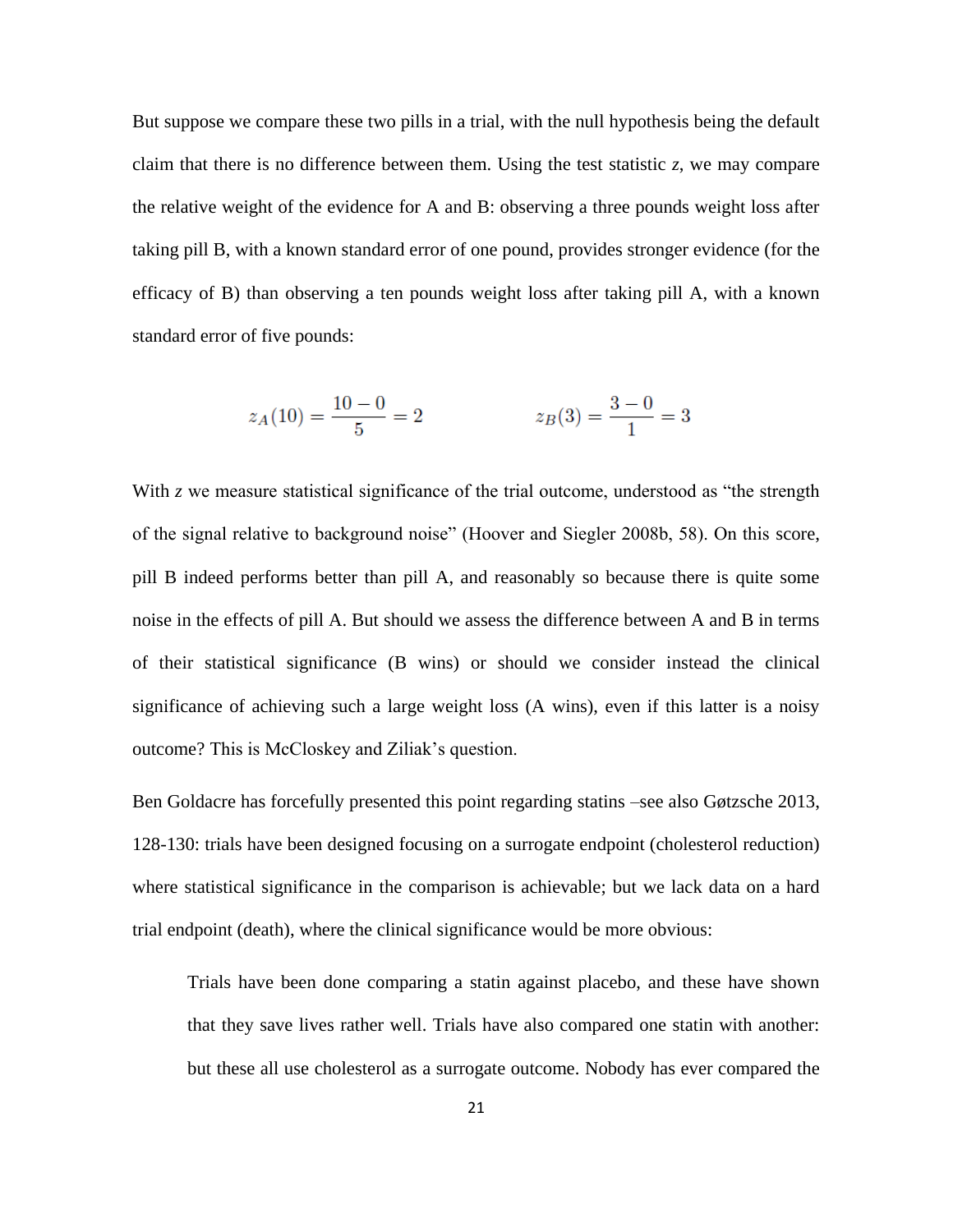statins against each other to measure which is best at preventing death. This is a truly staggering oversight, when you consider that tens of millions of people around the world have taken these drugs, and for many, many years. If just one of them is only 2 per cent better at preventing heart attacks than the others, we are permitting a vast number of avoidable deaths, every day of the week. (Goldacre 2012, 148)

Our case about strong disease-mongering will hold if the reader agrees on this criterion of clinical significance for statins –and disagreement is always possible. Summing up, we will speak of strong disease-mongering if trials are designed to target populations in order to achieve statistical significance in the comparison, with little regard for the clinical significance of the outcome. This is a problem that plagues the use of significance testing across disciplines, but may have dramatic consequences in medicine. However, there is no such clear-cut criterion for clinical significance as a *p*-value for statistical analysis. This is a second methodological gap that pharmaceutical marketing exploits and for which statistics again will not provide a solution. Let us discuss the alternatives briefly by way of conclusion.

#### **4. What is the solution for disease-mongering?**

We have defined disease-mongering as a strategy of pharmaceutical marketing that intervenes on the definition of a disease with a view to increasing the sales of its treatment. We have argued that this is possible when a disease is operationally defined through the success of a clinical trial: if a drug makes a statistically significant difference in the treatment of a group of patients, the eligibility criteria defining the population of patients provides a working definition of the treated disease. One way of making sales grow is thus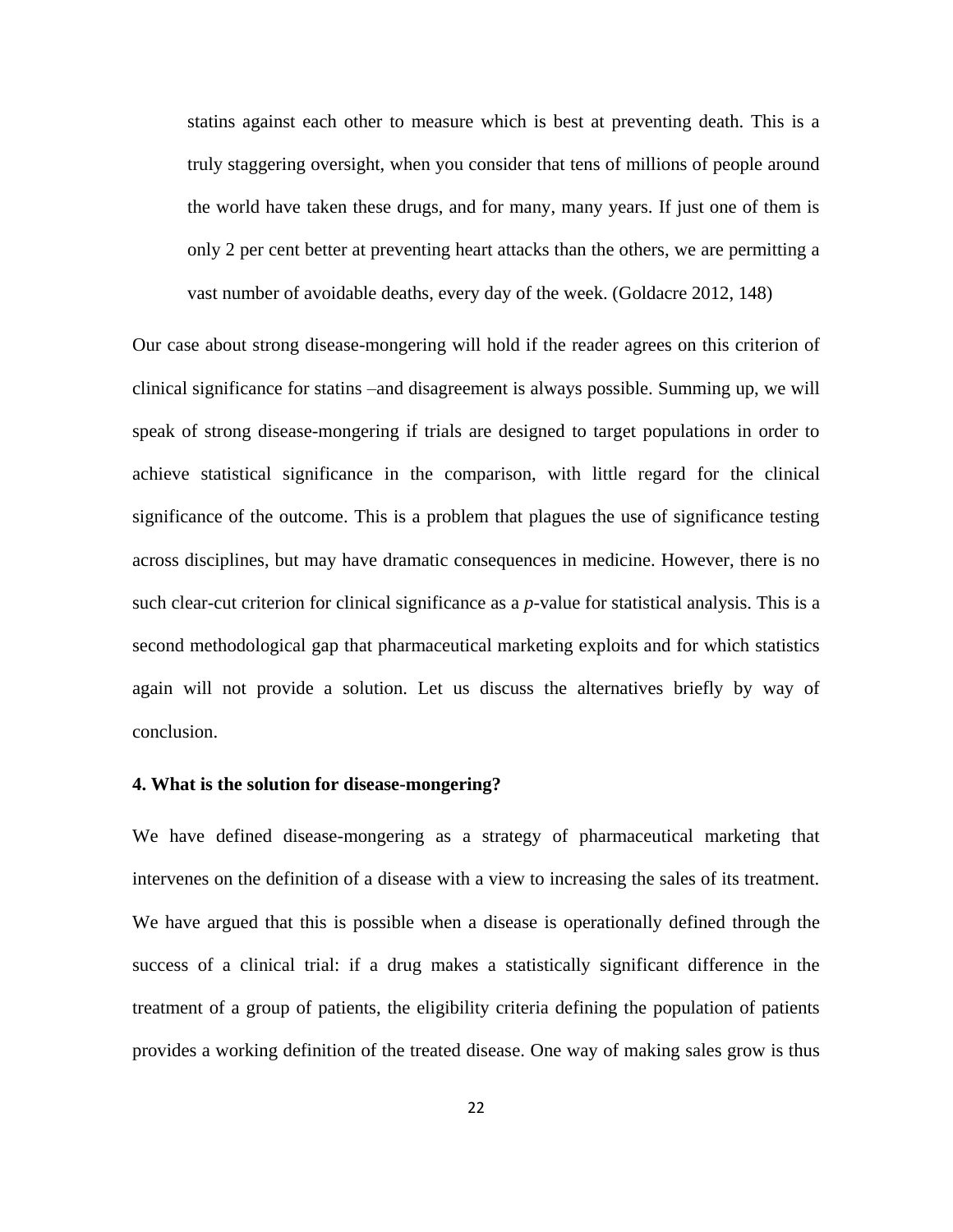to expand the population of patients that might benefit from it. We have differentiated between mild and strong disease-mongering depending on how the population is expanded. The case of valium-treated anxiety illustrates the former: the trial targets a given population and the advertising campaigns try to persuade physicians that as many patients are possible are members of the same group and may benefit from the same treatment. In strong diseasemongering, illustrated by the fight against hypercholesterolemia, a series of trials expand the size of the population that might benefit from the treatment. In the two cases considered, the drugs had minor or major side-effects that ignited a controversy on the legitimacy of the prescribing guidelines inferred from the trials. But it may happen that disease-mongering is applied to a drug that might be, for many patients, just an active placebo: it neither cures you nor kills you<sup>14</sup>. Nonetheless it will cost someone money and this is a good enough reason to discuss disease-mongering: ideally, we would want trials to provide clinically relevant information for our decisions, and not just promote the commercial interests of a company.

There are two methodological problems that arise in the two forms of disease-mongering we have distinguished and both should be prevented. On the one hand, there is the reference class problem: in order to prescribe a drug a physician should decide how similar her patient is to the population targeted in a trial (i.e., what is the probability that he benefits from the tested treatment as they did); but the trial itself does not give an answer to this problem. On the other hand, clinical significance should be distinguished from statistical significance, and we should promote the former rather than the latter. This

<sup>&</sup>lt;sup>14</sup> We are grateful to Maël Lemoine for this objection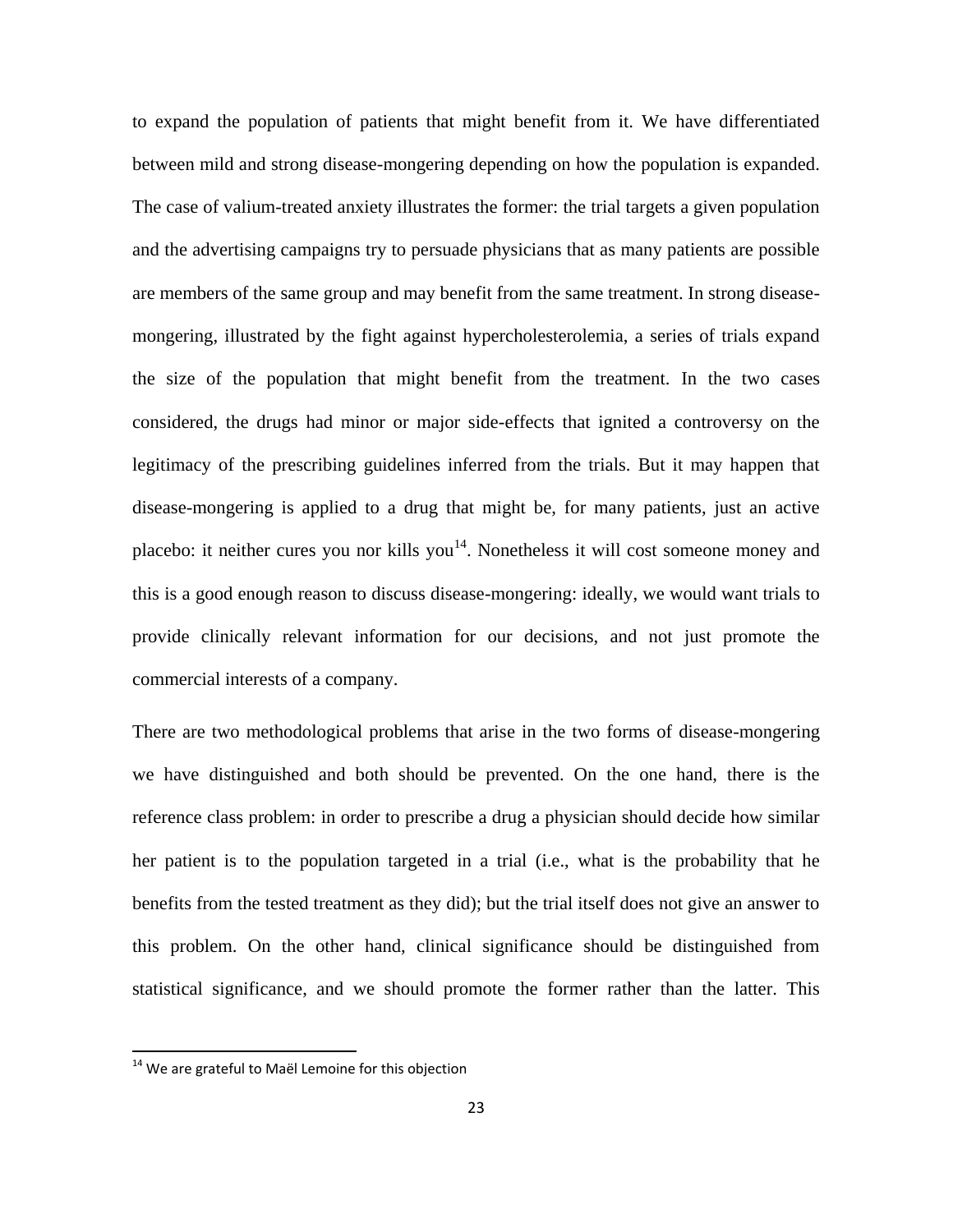amounts, in both cases, to a vindication of expert clinical judgment. This judgment should assess this clinical benefit of a treatment independently of the commercial interests of the manufacturing company.

There are in principle two ways of grounding such judgments, none of them new: diseases should be defined independently of clinical trials; and trials should be independent from the interests of the industry. As to the former, the safest option for a clinical definition of a disease is probably to go to its biological foundations. From this standpoint, we will consider that a treatment works if it somehow intervenes in the causal mechanisms triggering the pathology. However, we admit that in the case of psychiatric conditions this may be too difficult a goal to attain.

As we mentioned before, RCTs were established as a standard to decide whether a drug works at a point in which very little was known about such mechanisms and the industry often sought new compounds in the blind (in a *molecular lottery* ultimately decided in a clinical trial). Six decades later, the situation is dramatically different and treatments are now sought following a very precise understanding of the biology of the disease. The last two decades have seen the emergence of targeted therapies designed for particular genetic profiles, tracing the mechanisms that control the onset or development of a given condition. This approach should make us reconsider the very process of drug testing, since we are not playing a molecular lottery any more: we can explain why a targeted therapy works<sup>15</sup>.

However, we are not there yet. Even if, from a philosophical standpoint, we should praise the contribution that mechanisms make to the assessment of medical treatments, there is

<sup>&</sup>lt;sup>15</sup> For a discussion, see our [ANONYMIZED]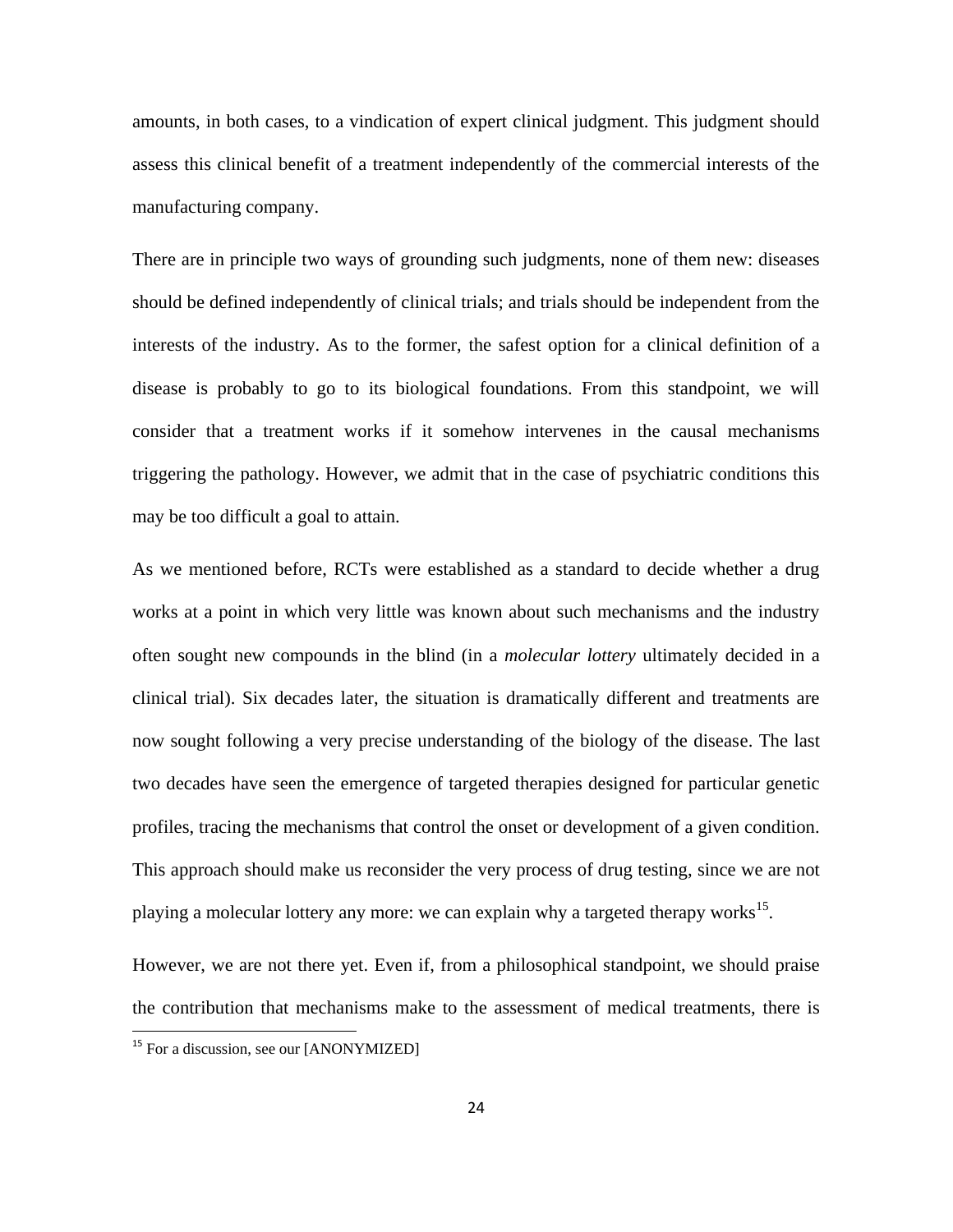still enough uncertainty about the way they work: as Jeremy Howick *et al.* (2013) recently put it, current knowledge of mechanisms is often mistaken, the mechanistic knowledge itself can lack external validity, mechanisms can behave paradoxically, and the mechanist solution does not overcome the problem of the extrapolator's circle – *vid*. also Campaner 2012. Hence, we cannot dispense with clinical trials in testing medical treatments.

Leaving aside for a moment the threat of disease-mongering, these are clear signs that the pharmaceutical industry is using clinical trials for advertising purposes, focusing less on innovative research than on sale strategies. If drugs were freely available to consumers without prescription, the pharmaceutical companies would advertise to them directly. Prescription requires an investment in communicating to physicians the characteristics of new drugs, and clinical trials appear to be the best information source for this audience. Their results are primarily delivered to this audience in scientific journals, but also through conventional advertising, visits of pharmaceutical representatives and informative sessions in medical centers, etc. –see Jain 2007, for an overview.

Even if trials start out with a solid definition of the disease targeted, we need to make sure that the goal of the comparison between treatments somehow serves the interest of the patients. In the two cases of disease-mongering considered here, this implies focusing on clinically significant endpoints and target groups of patients that are as relevant as possible for the final prescription. As a matter of fact, most trials are designed with good definitions of the targeted disease, but often the outcome does not meet either of these two goals (e.g., Bero & Rennie 1996). The problem with trials is thus greater than that of diseasemongering, in the sense considered here. We just want to show that a general solution already in place would also apply to the problem discussed: to design and conduct second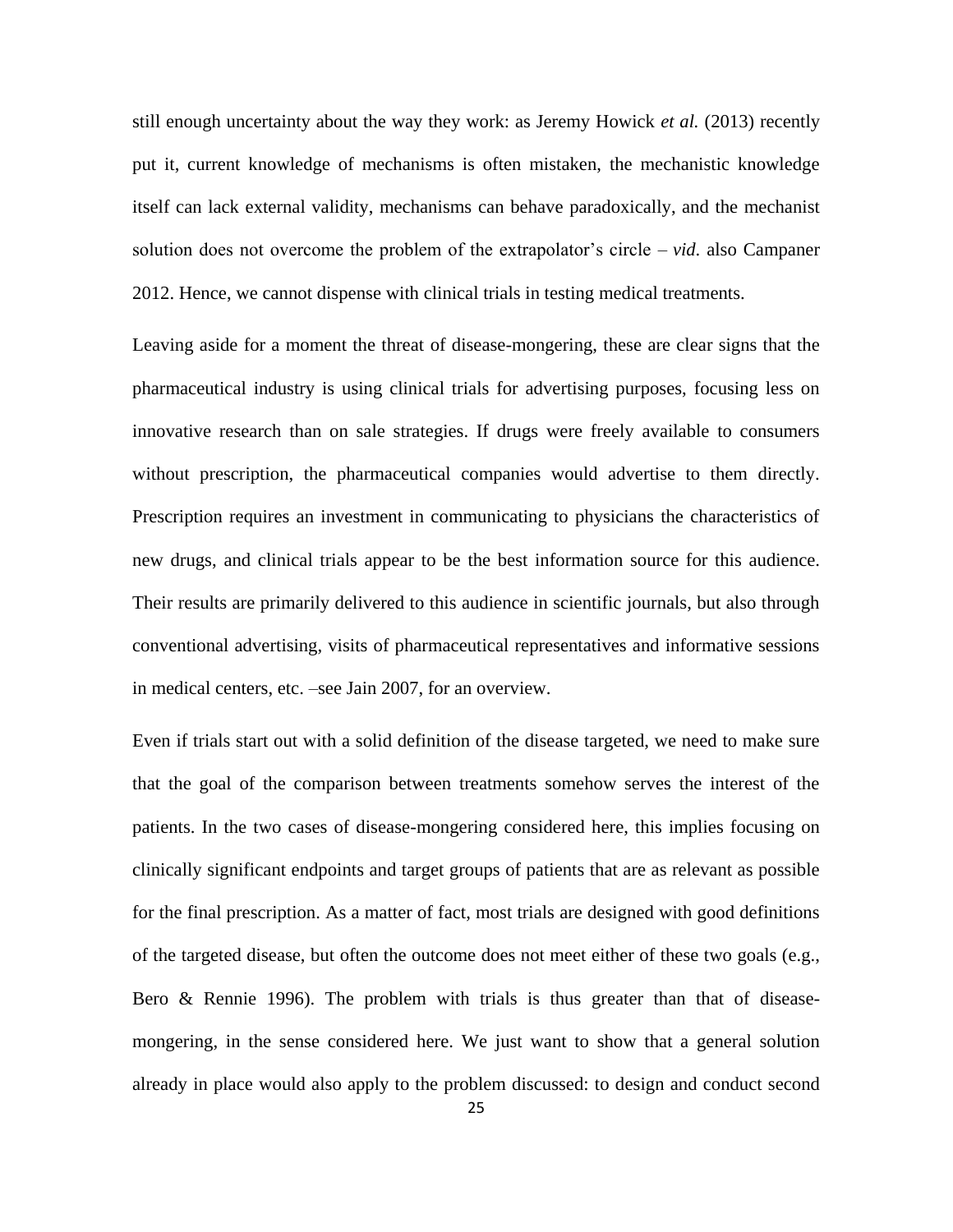and third phase clinical trials in publicly funded institutions, either for a fee or directly from the public purse. The industry would be free to organize their own trials, but for regulatory purposes only publicly financed trials would count for approval. If expert clinical judgment is both fallible and inevitable in the design and interpretation of trials, we should, therefore, arrange an institutional setting in which the incentives for these experts do not collide with the public interest.

To close, we hope we have contributed a more precise definition of disease-mongering, even if it does not exhaust the many forms of pharmaceutical marketing that are nowadays referred to as such. Mild and strong disease-mongering exploit the limitations of the statistical methodology underlying trials, but there is no internal statistical solution for either of them. In order to prevent disease-mongering, we need trials grounded on more solid science and designed with a clinically relevant goal. This is a platitude on which, we hope, everybody will agree although the precise details must still be worked out. Here, however, we have tried to define the problem and its magnitude as accurately as possible.

## **5. References**

Abraham, J. (2009). Partial Progress: Governing the Pharmaceutical Industry and the NHS, 1948–2008, *Journal of Health, Politics, Law and Policy* 34: 931–77.

Abraham, J. (2010). Pharmaceuticalization of Society in Context: Theoretical, Empirical and Health Dimensions, *Sociology* 44(4): 603–622

Azoulay, P. (2002). Do Pharmaceutical Sales Respond to Scientific Evidence? *Journal of Economics and Management Strategy*, 11, 551-594.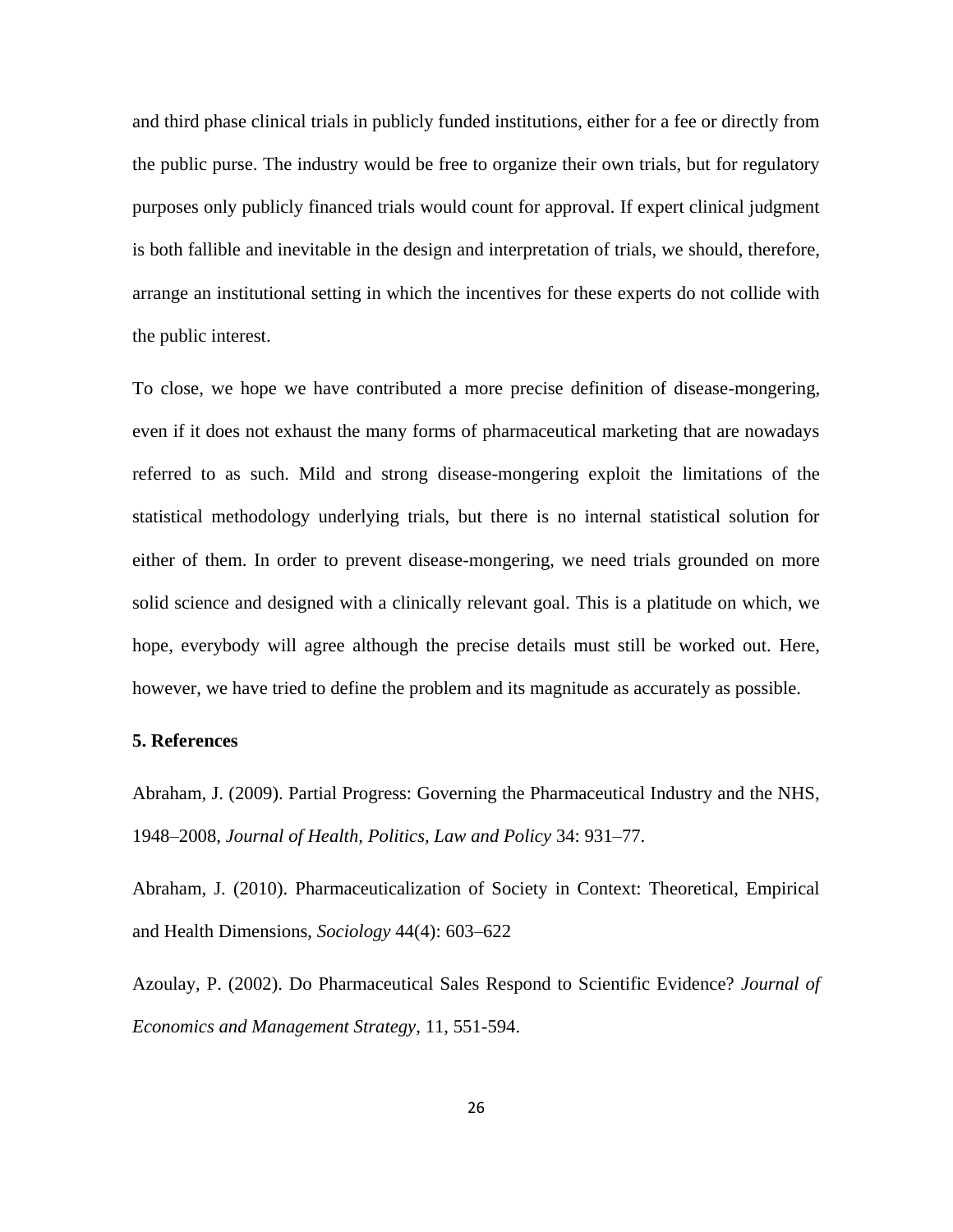Baenninger, A. (2004). *Good chemistry: the life and legacy of valium inventor Leo Sternbach*. New York: McGraw-Hill.

Bero, L. A., & Rennie, D. (1996). Influences on the Quality of Published Drug Studies. *International Journal of Technology Assessment in Health Care*, 12, 209-237.

Branch, C. H. H., & Roche Laboratories. (1965). *Aspects of anxiety*. With a pref. by C. H. Hardin Branch. Philadelphia,: Lippincott.

Broadbent, A. (2011). Causation and models of disease in epidemiology. *Studies in History and Philosophy of Science Part C: Studies in History and Philosophy of Biological and Biomedical Sciences* 40.4, 302-311.

Campaner, R. (2012). *Philosophy of medicine. Causality, Evidence and Explanation*. Bologna: Archetipo Libri.

Goldacre, B. (2012). *Bad Pharma*. London: Fourth State.

Gøtzsche, P. (2013). *Deadly Medicines and Organised Crime: How big pharma has corrupted healthcare.* London: Radcliffe Health.

Greene, J. A. (2007). *Prescribing by numbers : drugs and the definition of disease.* Baltimore: Johns Hopkins University Press.

Gundlach, R., Engelhardt, D., Hankoff, L., Paley, H., Rudorfer, L., & Bird, E. (1966). A double-blind outpatient study of diazepam (Valium) and placebo. *Psychopharmacologia*, 9, 81-92.

Hájek, A. (2007). The reference class problem is your problem too. *Synthese*, 156, 563-585.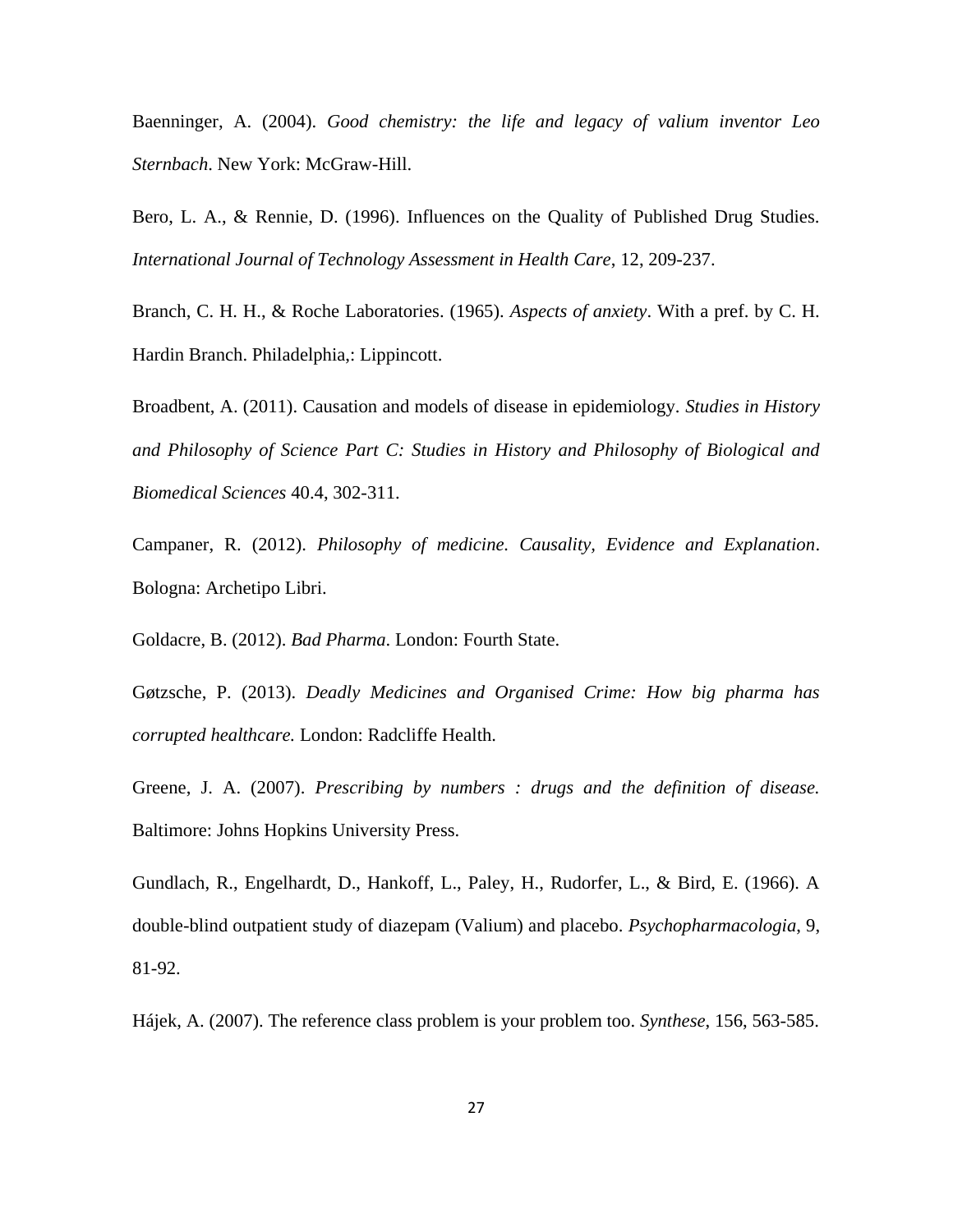Herzberg, D. L. (2009). *Happy pills in America : from Miltown to Prozac.* Baltimore: Johns Hopkins University Press.

Horwitz, A. (2013). *A Short History*. Baltimore: The Johns Hopkins University Press.

Howick, J., Glasziou, P., & Aronson, J. (2013). Problems with using mechanisms to solve the problem of extrapolation. *Theoretical Medicine and Bioethics*, 34, 275-291.

Jain, S. (2007). *Understanding Physician-Pharmaceutical Industry Interactions. A concise guide*, N. York: Cambridge University Press.

Lexchin,J. (2006). Bigger and better: How Pfizer redefined erectile dysfunction, *PLoS Medicine*, 3(4), 429−432

Lynn, M. (1993). *The Billion Dollar Battle: Merck Versus Glaxo.* London: William Heinemann Ltd.

Moynihan, R., Gøtzsche, P. C., Heath, I., & Henry, D. (2002). Selling sickness: the pharmaceutical industry and disease mongering. Commentary: Medicalisation of risk factors. *British Medical Journal*, 324, 886-891.

Moynihan, R. (2003) The making of a disease: female sexual dysfunction. *British Medical Journal*, 326 (45), 658

Payer, L. (1992). *Disease-mongers : how doctors, drug companies, and insurers are making you feel sick.* New York: J. Wiley.

Sismondo, S. (2009). Ghosts in the Machine: Publication Planning in the Medical Sciences. *Social Studies of Science*, 39, 171-198.